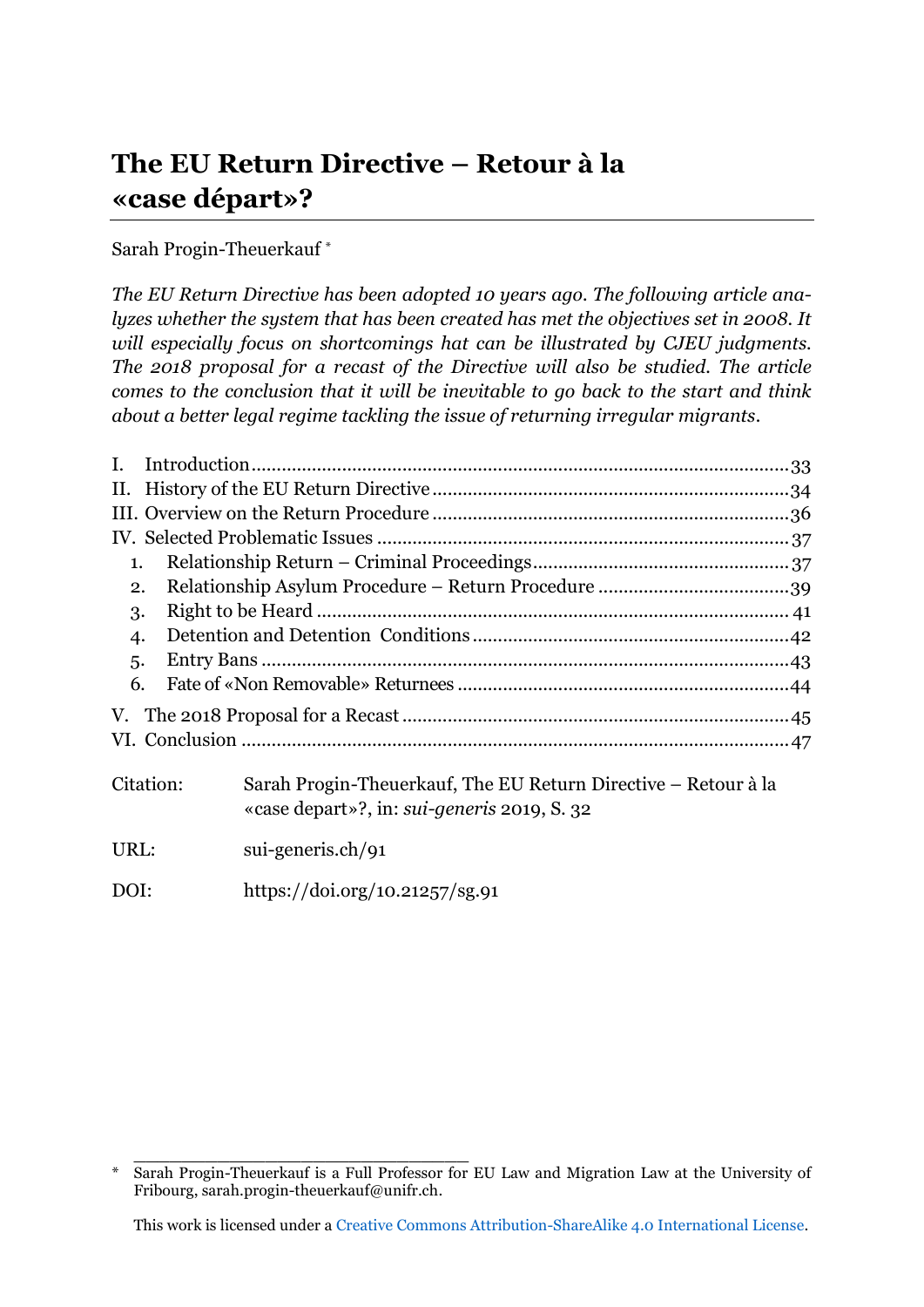## <span id="page-1-0"></span>**I. Introduction<sup>1</sup>**

- The «Directive on common standards and procedures in Member States for returning illegally staying third-country nationals»<sup>2</sup> (in the following: «EU Return Directive» or «the Directive») was adopted by the European Parliament and the Council ten years ago. It is now time to reflect on the experiences with the Directive and possible adaptions to be made. Was it a success or rather a failure? Does the regime foreseen by the Directive really work? If there are aspects to criticize, how shall the future EU return regime look like? Will the Commission proposal of September 2018<sup>3</sup> remedy critical aspects? The following article will try to answer these questions. **1**
- According to its [Recital 4,](https://perma.cc/N8XG-EX7G) the Directive is supposed to fix «*clear, transparent and fair rules […] to provide for an effective return policy»*. The more than 20 cases decided by the Court of Justice of the European Union (CJEU) interpreting provisions of the Directive<sup>4</sup> seem to speak a different language: The Directive has demonstrably failed to simplify or considerably accelerate return procedures. Likewise, it did not provide for a satisfactory level of protection of fundamental rights of irregular migrants during these procedures. Many provisions of the Directive are far from being clear and needed interpretation by the CJEU. **2**
- Moreover, the return track record of the Member States of the past years is rather weak.<sup>5</sup> Many of the third-country nationals ordered to leave actually do not return to their country of origin. A lot of them prefer to abscond and probably still live as irregular migrants somewhere in Europe, which makes them an easy prey for exploitation. **3**
- In 2017, 516'115 third-country nationals were ordered to leave the European Union, compared to 493'785 persons in 2016 and 533'395 persons in 2015. In 2017, 214'150 third-country nationals effectively returned to their country of origin, against 226'150 in 2016 and 196'180 in 2015. The total return rate was 41.5 % in 20176, 45.8 % in 2016 and 36.78 % in 2015.<sup>7</sup> This makes an average return rate of just a little over 40 % in the past three years. If countries in the Western Balkan, where readmission agreements exist and work well, are taken out of these statistics, the return rates drop even further. **4**

\_\_\_\_\_\_\_\_\_\_\_\_\_\_\_\_\_\_\_\_\_\_\_\_\_\_\_\_ <sup>1</sup> This article is an updated and extended version of a Working Paper written for the NCCR On the Move: [Sarah Progin-Theuerkauf, Return Me](https://perma.cc/RXD9-3TQ3) – If [You Can. 10th Anniversary of the Adoption of the](https://perma.cc/RXD9-3TQ3)  EU Return Directive – [A Success Story?, 2018.](https://perma.cc/RXD9-3TQ3)

<sup>2</sup> [Directive 2008/115/EC](https://perma.cc/HKE5-978P) of the European Parliament and of the Council of 16 December 2008 on common standards and procedures in Member States for returning illegally staying third-country nationals.

<sup>3</sup> [COM\(2018\) 634 final;](https://perma.cc/LA5Y-7WPX) see infra, V.

<sup>4</sup> See infra, IV.

\_\_\_\_\_\_\_\_\_\_\_\_\_\_\_\_\_\_\_\_\_\_\_\_\_\_\_\_ <sup>5</sup> See the [available data.](https://perma.cc/ZRQ8-UM4A)

The rate for 2017 is based on the author's own calculation with the help of the most recent Eurostat data. In its communication of 4 December 2018, the European Commission mentions a return rate of 36.6 % in 2017, and 188'905 persons returned. See Communication from the Commission to the European Parliament, the European Council, and the Council on managing migration in all its aspects: progress under the European Agenda on Migration, [COM\(2018\) 798 final.](https://perma.cc/7RRE-RJ7A)

<sup>7</sup> See [Annex](https://perma.cc/VX3V-WMF7) to the Communication from the Commission to the European Parliament, the European Council and the council on managing migration in all its aspects: progress under the European Agenda on Migration, [COM\(2018\) 798 final](https://perma.cc/7RRE-RJ7A) and [Annex](https://perma.cc/SK4J-CZUG) to the report from the Commission to the European Parliament, the European Council and the council about the Progress report on the European Agenda on Migration – Returns [\(COM2017 669 final\)](https://perma.cc/BMA9-SVRC).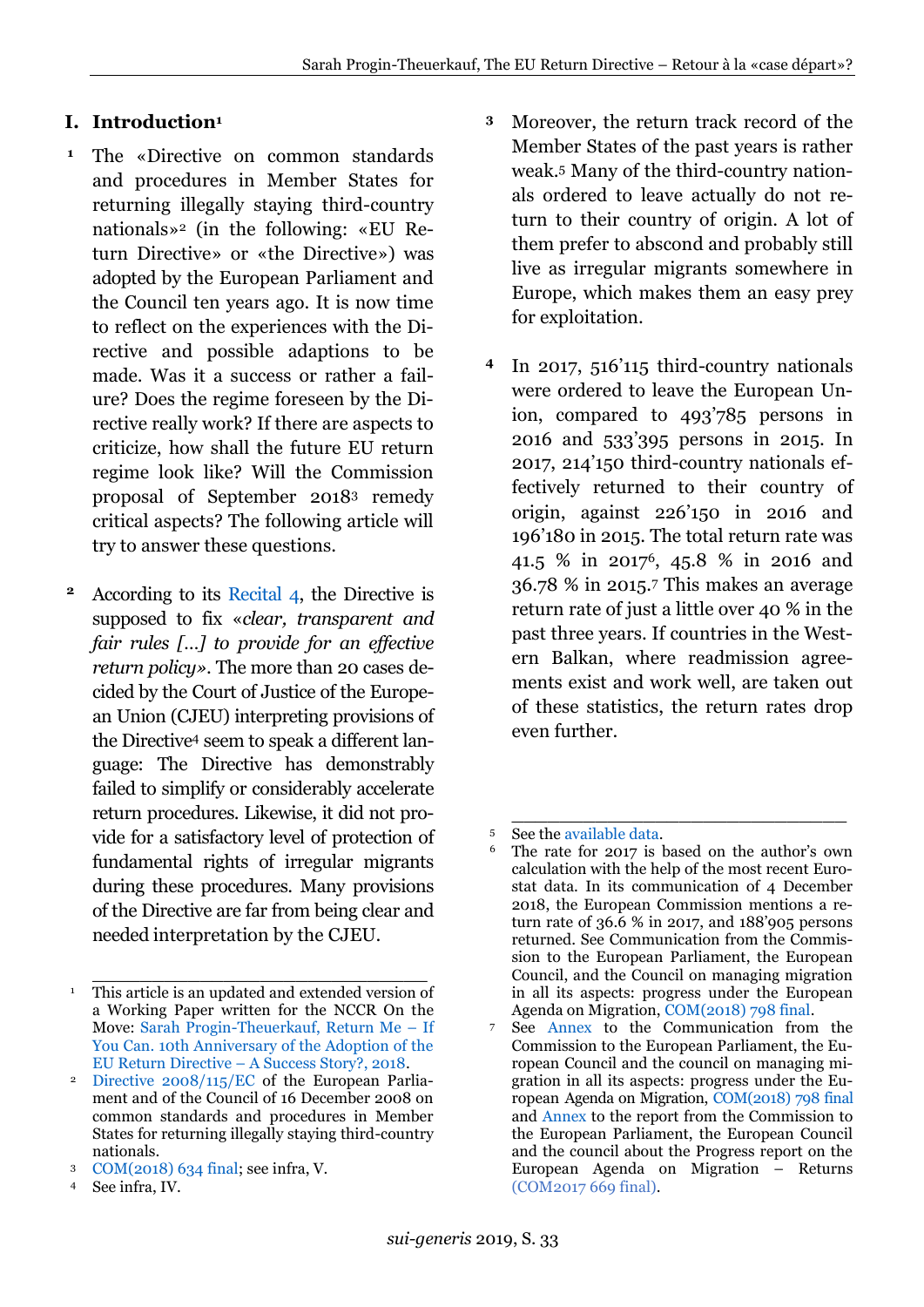- Different factors may explain this rather low number of returns: Besides the legal problems that will be discussed in this article, a high number of practical problems has arisen that the law cannot really influence, for example the existence (or absence) of financial and human resources to enforce returns and more cooperation among the Member States. Irregular migrants themselves are not willing to return to their country of origin and prefer to hide and try their luck elsewhere. Last but not least, one decisive factor for a successful return policy is almost completely out of the hands of the EU and its Member States: the (lack of) cooperation with third countries supposed to take back their own nationals.<sup>8</sup> **5**
- The effective return of irregular migrants is an important element of the European Agenda on Migration.<sup>9</sup> Indeed, an effective return policy is considered to be a cornerstone of a comprehensive migration policy.<sup>10</sup> In order to be credible, an exclusive system based on selection (which there seems to be a broad consensus for in the EU) must also be able to remove undesired migrants. However, it is not an easy task to put pressure on countries of origin: Therefore, the EU must take into account the specific situation of the main countries of origin. Realistically, readmission agreements must **6**

be linked to some advantages for the countries of origin, for instance visa liberalization, a legal migration program, economic cooperation and/or direct financial aid.

## <span id="page-2-0"></span>**II. History of the EU Return Directive**

- After long and laborious debates, [Directive 2008/115/EC](https://perma.cc/N8XG-EX7G) «on common standards and procedures in Member States for returning illegally staying thirdcountry nationals» was adopted by the Parliament and the Council on 16 December 2008 and published as a «Christmas present»<sup>11</sup> in the Official Journal of the European Union on 24 December 2008.<sup>12</sup> The Directive marked a turning point in EU migration policy history, as before 2008, there simply was no EU return policy. Returns were a matter of domestic law. On a European level, the existing tools only aimed at facilitating cooperation among the Member States.<sup>13</sup> **7**
- The legal basis for the Directive was Article 63 (3)(b) of the Treaty on the European Community (now Article 79 [\(2\)\(c\) TFEU\)](https://perma.cc/NCG5-DZLY). It is worth mentioning that the Directive **8**

\_\_\_\_\_\_\_\_\_\_\_\_\_\_\_\_\_\_\_\_\_\_\_\_\_\_\_\_ <sup>8</sup> See Communication from the Commission to the European Parliament, the European Council, and the Council on managing migration in all its aspects: progress under the European Agenda on Migration, [COM\(2018\) 798 final.](https://perma.cc/7RRE-RJ7A)

<sup>9</sup> See Communication from the Commission to the European Parliament, the council, the European Economic and Social Committee and the Committee of the Regions on a European Agenda on migration, [COM\(2015\) 240 final.](https://perma.cc/MRQ4-ZHXH)

<sup>10</sup> See Carsten Hörich 2011, Die Rückführungsrichtlinie: Entstehungsgeschichte, Regelungsgehalt und Hauptprobleme, ZAR 9/2011, 281.

\_\_\_\_\_\_\_\_\_\_\_\_\_\_\_\_\_\_\_\_\_\_\_\_\_\_\_\_ <sup>11</sup> See Francesco Maiani, Directive de la honte ou instrument de progrès ? – Avancées, régressions et statu quo en droit des étrangers sous l'influence de la Directive sur le retour, in : Epiney/ Gammenthaler (eds.), Schweizerisches Jahrbuch für Europarecht 2008/2009, 2009, 289.

<sup>12</sup> [Directive 2008/115/EC](https://perma.cc/HKE5-978P) of the European Parliament and of the Council of 16 December 2008 on common standards and procedures in Member States for returning illegally staying third-country nationals.

<sup>13</sup> See Council [Directive 2001/40/EC](https://perma.cc/Q3XU-HXNR) of 28 May 2001 on the mutual recognition of decisions on the expulsion of third-country nationals, OJ L 149, 2.6.2001, p. 34–36, or [Council Decision](https://perma.cc/948S-NCK7)  [2004/573/EC](https://perma.cc/948S-NCK7) of 29 April 2004 on the organisation of joint flights for removals from the territory of two or more Member States, of third-country nationals who are subjects of individual removal orders, OJ L 261, 6.8.2004, p. 28–35.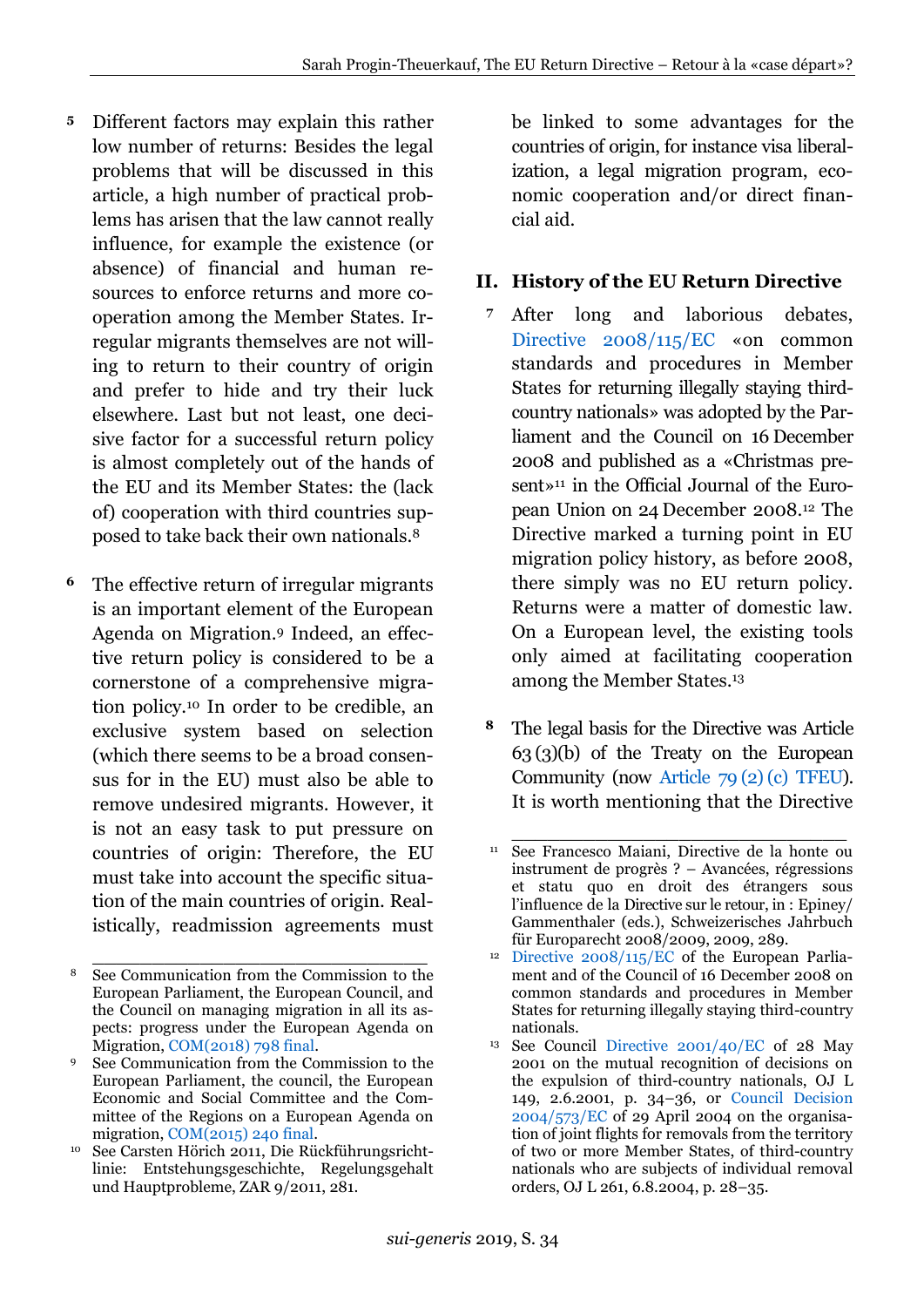is not an instrument in the area of asylum law, but applies to all third-country nationals illegally staying in the territory of the Member States (Article 2 [\(1\) of the Di](https://perma.cc/95E8-DYVD)[rective\)](https://perma.cc/95E8-DYVD). There is a multitude of reasons for the illegal stay: illegal entry, the withdrawal or non-renewal of a residence permit due to unemployment or divorce, expiry of a visa, a rejected asylum claim, etc.

The adoption of the Directive triggered many debates among NGOs and academics. Some authors called it the «Directive of shame»14, either because they argued that the Directive set an «inexcusably low» standard for returns (in terms of the protection of rights of the concerned migrants), or because they thought EU legislation on the issue of returns was not necessary, as this meant that more liberal approaches in certain Member States (tolerating the presence of irregular migrants) were not possible anymore. Ever since its existence, the Directive was criticized for its unclear wording and its **9**

\_\_\_\_\_\_\_\_\_\_\_\_\_\_\_\_\_\_\_\_\_\_\_\_\_\_\_\_

problematic interference with fundamental rights.<sup>15</sup>

- <sup>10</sup> The deadline for implementing the Directive expired on 24 December 2010. In March 2014, the Commission published a first evaluation of the EU Return Directive.<sup>16</sup> In its communication, the Commission mentions five areas in which implementation of the Directive by the Member States was either incomplete or varied considerably from one Member State to another: detention, voluntary departure and monitoring of forced return, safeguards and remedies, criminalization of irregular entry and stay and the launch of return procedures and entry bans.
- <sup>11</sup> In order to provide guidance to Member States' authorities when carrying out return related tasks, the Commission adopted a first version of the common

<sup>14</sup> For further references see Fabian Lutz, The Negotiations on the Return Directive, 2010; Anneliese Baldaccini, The EU Directive on Return: Principles and Protest, Refugee Survey Quarterly Vol. 28 (2009), Issue 4, 114-138; Anneliese Baldaccini, The return and removal of irregular migrants under EU law: An analysis of the Returns Directive, EJML Vol. 11(2009), Issue 1, 1-17; Diego Acosta, The Good, the Bad and the Ugly in EU Migration Law: Is the European Parliament Becoming Bad and Ugly? (The Adoption of Directive 2008/15: The Returns Directive), EJML Vol. 11 (2009) Issue 1, 19-39; Pieter Boeles et al. (eds.), European Migration Law, 2nd ed., 2014, 385 et seq.; Steve Peers et al. (eds.), EU immigration and asylum law : text and commentary, 2nd ed., Vol. 2 : EU Immigration Law, 2012, 483 et seq. ; Francesco Maiani, (Fn. 10). See also Steve Peers, [The EU's](https://perma.cc/DHX5-37J6)  [Returns Directive: Does it improve or worsen the](https://perma.cc/DHX5-37J6)  [lives of irregular migrants?,](https://perma.cc/DHX5-37J6) 28.3.2014.

\_\_\_\_\_\_\_\_\_\_\_\_\_\_\_\_\_\_\_\_\_\_\_\_\_\_\_\_ <sup>15</sup> Carsten Hörich, (Fn. 9); Julian Augustin, Die Rückführungsrichtlinie der Europäischen Union, 2016 ; Marcus Bergmann/ Carsten Hörich, Das Ausländerstrafrecht auf dem Prüfstand: Rückführungsrichtlinie und EuGH-Rechtsprechung, in: Barwig et al. (Hrsg.), Steht das europäische Migrationsrecht unter Druck?, 2015, 17 ff.; Maren-Kathrin Diekmann, Menschenrechtliche Grenzen des Rückführungsverfahrens in Europa, 2016; Catherine Haguenau-Moizard, La pénalisation du séjour irrégulier en droit européen, en droit français et en droit suisse, in: Breitenmoser/Gless/Lagodny (Hrsg.), Schengen und Dublin in der Praxis, Aktuelle Fragen, 2015, 169 ff.; Carsten Hörich, Abschiebungen nach europäischen Vorgaben, 2015; Fabian Lutz / Sergo Mananashvili, in: Hailbronner/Thym, EU Immigration and Asylum Law, A Commentary, Second Edition, 2016, 658 ff.

<sup>16</sup> European Commission, Communication from the Commission to the Council and the European Parliament on EU Return Policy, [COM\(2014\) 199](https://perma.cc/EYN4-77A2)  [final;](https://perma.cc/EYN4-77A2) there Part IV.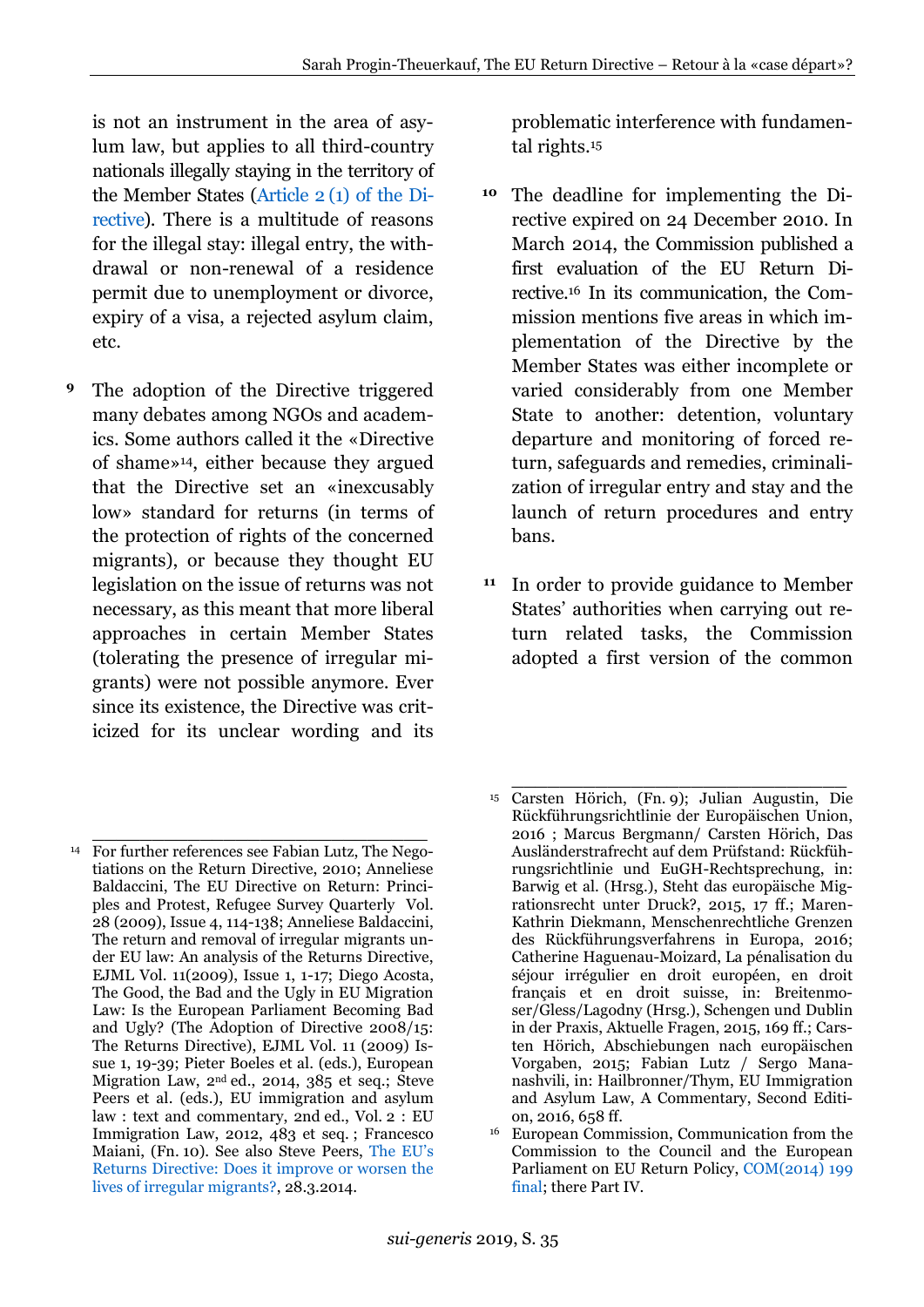«Return Handbook»<sup>17</sup> in 2015. An updated version was published in September 2017.<sup>18</sup> In September 2018, the Commission proposed a recast of the EU Return Directive.<sup>19</sup>

### <span id="page-4-0"></span>**III. Overview on the Return Procedure**

- The current regime set up by the EU Return Directive foresees three steps: **12**
	- 1. Member States are obliged to issue a return decision.
	- 2. The return decision shall provide for an appropriate period for voluntary departure.
	- 3. If the third-country national does not depart, the return decision has to be enforced. Member States may use coercive measures to carry out the removal.
- According to Article 6 [\(1\) of the Directive,](https://perma.cc/L853-V6SG) **13** Member States are obliged to issue a return decision to any third-country national staying illegally in their territory. Exceptions to this principle are set up by Article  $6(2)$  to  $(5)$ .
- <sup>14</sup> Before adopting a return decision, Member States must take into account the details of the third-country national's family life, and in particular the interests of a minor child of that third-country national [\(Article 5\)](https://perma.cc/L853-V6SG), unless such details could

have been provided earlier by the person concerned.<sup>20</sup>

- Member States always have the possibil-**15** ity to grant a residence permit or other authorization offering a right to stay. However, the Directive does not create new obligations for the Member States to grant residence permits to irregular migrants.<sup>21</sup> So far, there is no EU-wide rule on the regularization of irregular migrants. It is also clear that Member States are not allowed to simply tolerate the presence of illegally staying third-country nationals in their territory, which leaves them with two possibilities: either granting a right to stay or launching a return procedure.<sup>22</sup> In order to avoid grey zones, there is no third option.<sup>23</sup>
- A return decision shall provide for an appropriate period for voluntary departure (Article  $7\left[1\right]$ ). If there is a risk of absconding, or if an application for a legal stay has been dismissed as manifestly unfounded or fraudulent, or if the person concerned poses a risk to public policy, public security or national security, Member States may refrain from grant- **16**

\_\_\_\_\_\_\_\_\_\_\_\_\_\_\_\_\_\_\_\_\_\_\_\_\_\_\_\_ <sup>17</sup> European Commission, Recommendation Establishing a common « Return Handbook » to be used by Member Sates' competent authorities when carrying out return related tasks,  $C(2015)$ [6250](https://perma.cc/J9QA-487X) - Annex.

<sup>18</sup> European Commission, Recommendation Establishing a common « Return Handbook » to be used by Member Sates' competent authorities when carrying out return related tasks, C(2017) [6506](https://perma.cc/NB6S-7DZT) - Annex.

<sup>19</sup> [COM\(2018\) 634](https://perma.cc/LA5Y-7WPX) final; see infra V.

\_\_\_\_\_\_\_\_\_\_\_\_\_\_\_\_\_\_\_\_\_\_\_\_\_\_\_\_ <sup>20</sup> CJEU judgement of 8. May 2018, C-82/16, K.A. [ECLI:EU:C:2018:308,](https://perma.cc/PU95-2FPD) para. 107.

<sup>21</sup> European Commission, Recommendation Establishing a common « Return Handbook » to be used by Member Sates' competent authorities when carrying out return related tasks,  $C(2017)$ [6506](https://perma.cc/NB6S-7DZT) – Annex, p. 65 (13.2.). See also CJEU judgement of 5. June 2014, C-146/14, Mahdi, [ECLI:EU:C:2014:1320,](https://perma.cc/6PEF-YR4C) paras. 87 and 88.

<sup>22</sup> European Commission, Recommendation Establishing a common « Return Handbook » to be used by Member Sates' competent authorities when carrying out return related tasks,  $C(2017)$  $6506 6506 -$ Annex, p. 19 (5.).

<sup>23</sup> European Commission, Recommendation Establishing a common « Return Handbook » to be used by Member Sates' competent authorities when carrying out return related tasks, C(2017) [6506](https://perma.cc/NB6S-7DZT) – Annex, p. 20 (5.).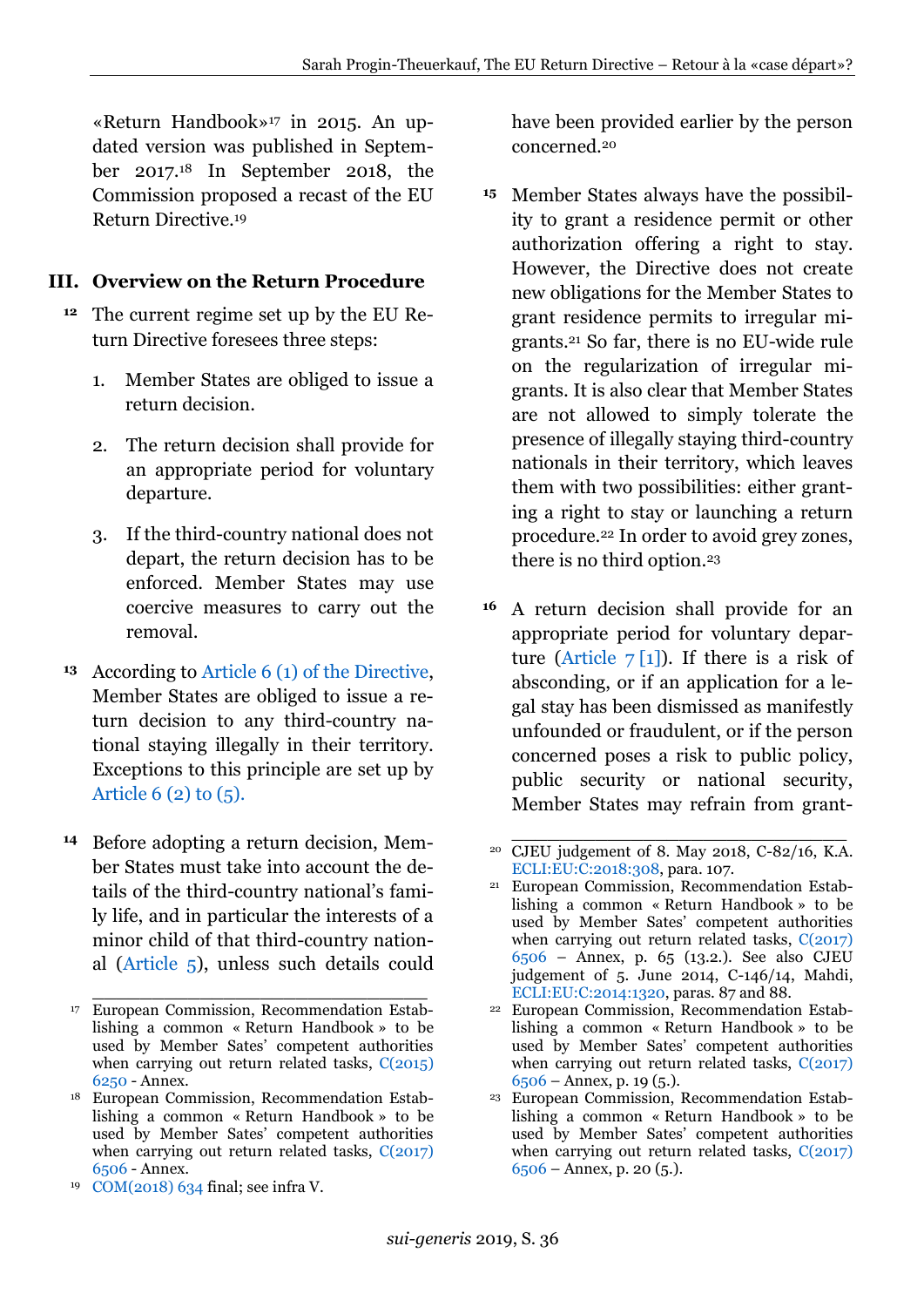ing a period for voluntary departure, or may grant a period shorter than seven days (Article  $7[4]$ ).

- <sup>17</sup> If no period for voluntary departure has been granted or if the obligation to return has not been complied with within the period for voluntary departure, Member States shall take all necessary measures to enforce the return decision [\(Article 8](https://perma.cc/9BCD-CA6K) [1]).
- Member States may use force to remove the irregular migrant, but the principle of proportionality must be respected: [Article 8](https://perma.cc/9BCD-CA6K) (4) states that where «Member States use – as a last resort – coercive measures to carry out the removal of a third-country national who resists removal, such measures shall be proportionate and shall not exceed reasonable force». **18**
- Return decisions shall be accompanied by an entry ban if no period for voluntary departure has been granted or if the obligation to return has not been complied with [\(Article 11\)](https://perma.cc/9BCD-CA6K). The length of the entry ban shall not exceed five years [\(Article 11](https://perma.cc/9BCD-CA6K) [1]). **19**
- Detention is possible if there is a risk of **20** absconding or if the third-country national concerned avoids or hampers the preparation of return or the removal process [\(Article 15](https://perma.cc/V5T3-7ELG) [1]). However, according to [Article 16,](https://perma.cc/V5T3-7ELG) detention shall take place, as a rule, in specialized detention facilities. In any case, third-country nationals shall be kept separated from ordinary prisoners.

#### <span id="page-5-0"></span>**IV. Selected Problematic Issues**

### <span id="page-5-1"></span>**1. Relationship Return – Criminal Proceedings**

- <sup>21</sup> In several cases already decided by the CJEU, the relationship between the return procedure and criminal proceedings has been clarified.<sup>24</sup> The Court has emphasized that, in principle, criminal legislation and the rules of criminal procedure fall within the competence of the Member States<sup>25</sup> and that Member States are thus free to criminalize illegal entry or stay. However, any Member State measure that endangers the «effet utile» of the Directive, which means that it is likely to delay the return, is incompatible with the Directive. Therefore, Member States must adjust their legislation in the area of illegal immigration and illegal stays in order to ensure compliance with the Return Directive.<sup>26</sup> They are not allowed to apply rules which jeopardize the
- \_\_\_\_\_\_\_\_\_\_\_\_\_\_\_\_\_\_\_\_\_\_\_\_\_\_\_\_ <sup>24</sup> CJEU judgment of 28 April 2011, C-61/11 PPU, El Dridi, [ECLI:EU:C:2011:268;](https://perma.cc/3BGN-VXV5) CJEU judgment of 06 December 2011, C-329/11, Achughbabian, [ECLI:EU:C:2011:807;](https://perma.cc/G6GM-JRN4) judgement of 06 December 2012, C- 430/11, Sagor, [ECLI:EU:C:2012:777;](https://perma.cc/P3XE-9QNL) CJEU judgement of 21 march 2013, C-522/11, Mbaye, [ECLI:EU:C:2013:190;](https://perma.cc/WX4H-Q8DC) CJEU judgement of 03 July 2014, C-189/13, da Silva, [ECLI:EU:C:2014:2043;](https://perma.cc/3M3T-2RUJ) CJEU judgement of 23 April 2015, C-38/14, Zaizoune, [ECLI:EU:C:2015:260;](https://perma.cc/P7GQ-R3YW) CJEU judgement 01 October 2015, C-290/14, Celaj, [ECLI:EU:C:2015:640;](https://perma.cc/AKM8-YC9E) CJEU judgement 07 June 2016, C-47/15, Affum, [ECLI:EU:C:2016:408.](https://perma.cc/F9EK-VUJV) See also Marcus Bergmann/ Carsten Hörich, (Fn. 14); Catherine Haguenau-Moizard, (Fn. 14); Thomas Hugi Yar, Das Urteil El Dridi, die EU-Rückführungsrichtlinie und der Schengen-Besitzstand, Jusletter vom 11. Juli 2011; Thomas Hugi Yar, EuGH, Rs. C-61/11, Hassen El Dridi (alias Soufi Karim), Asyl 3/11, 30 f.; Sarah Progin-Theuerkauf, Zur Auslegung der Begriffe der «Massnahmen» und «Zwangsmassnahmen» in Art. 8 Abs. 1 und 4 der EU-Rückführungsrichtlinie, Kommentar zu EuGH, Rs. C-329/11, Achughbabian, ASYL 2/12, 36 ff.
- <sup>25</sup> CJEU judgment of 06 December 2011, C-329/11, Achughbabian, [ECLI:EU:C:2011:807,](https://perma.cc/G6GM-JRN4) para. 33.
- <sup>26</sup> CJEU judgement of 28. April 2011, C-61/11 PPU, El Dridi, [ECLI:EU:C:2011:268,](https://perma.cc/3BGN-VXV5) para. 54.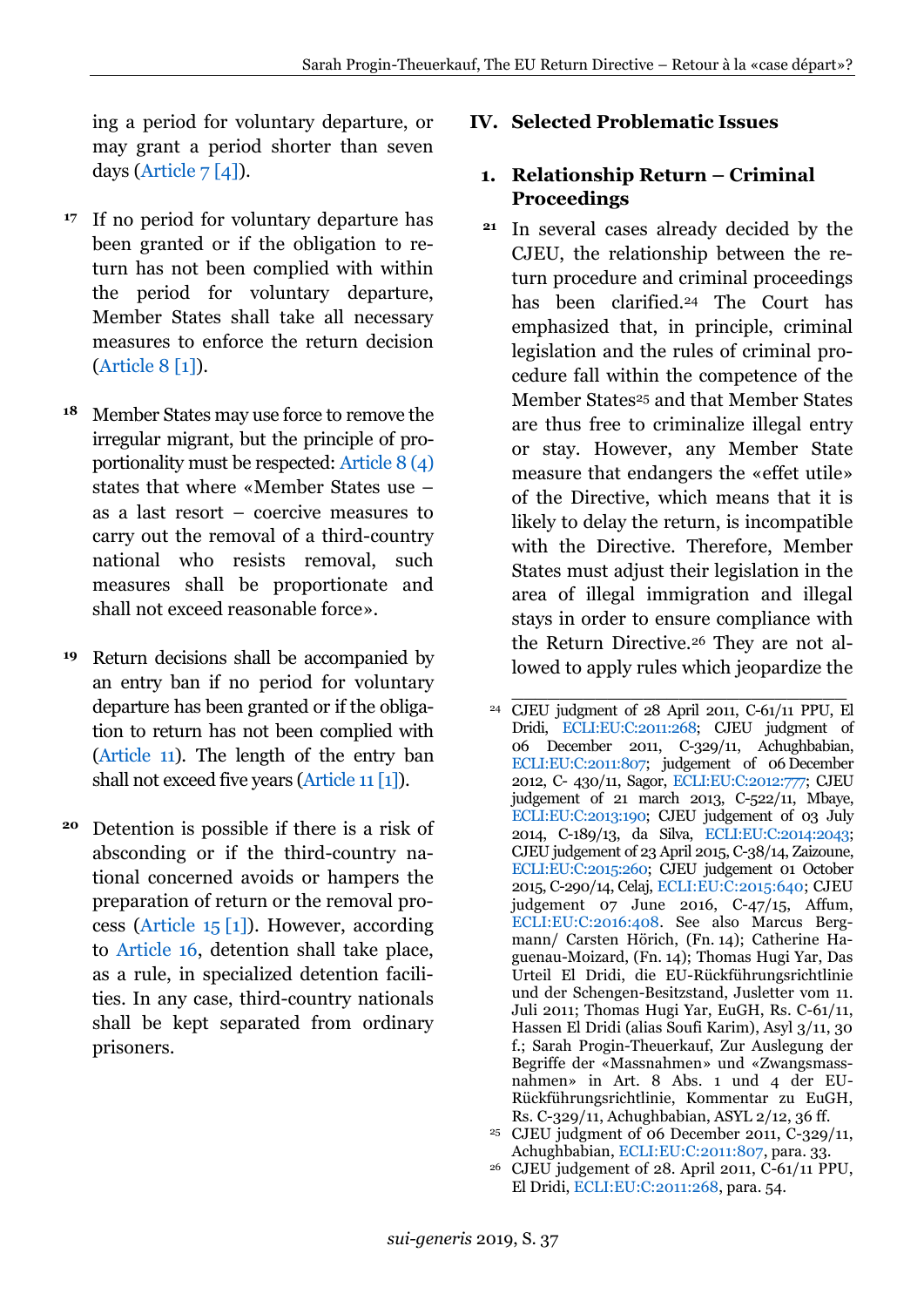achievement of the objectives pursued by the Directive, e.g. rules that hinder a rapid return to the country of origin.

- Based on the cases already decided by the **22** Court, the following principles must be respected:
	- If illegal entry or stay are criminal offences, they may be sanctioned by fines, but not by a custodial sentence.<sup>27</sup> The Member States must rather pursue their efforts to enforce the return decision. If the thirdcountry national has not yet been subject to the coercive measures referred to in [Article 8 of the Directive](https://perma.cc/L853-V6SG) or has not, if placed in detention with a view to the preparation and carrying out of his removal, yet reached the end of the maximum term of that detention, he may not be imprisoned for the illegal stay.<sup>28</sup>
	- The sanctioning of other criminal offences (than illegal entry or stay) by a prison sentence is compatible with the Directive.
	- It is not possible to sanction illegal stay by either a fine or a removal (if the two measures are mutually exclusive).<sup>29</sup> The Directive obliges the Member States to always adopt a return decision.
	- If the return procedure has failed or if the third-country national has returned to the Member State by vio-

lating an entry ban, prison sentences are compatible with the Directive.<sup>30</sup> The Directive does not preclude penal sanctions being imposed on third-country nationals to whom the return procedure established by the Directive has been applied and who are illegally staying in the territory of a Member State without there being any justified ground for non-return.<sup>31</sup> However, if a third-country national never leaves the respective Member State, he or she is in an unlawful situation as a consequence of an initial illegal stay, and not as a consequence of a subsequent illegal stay resulting from a breach of an entry ban. The general rule that criminal penalties for initial illegal stays are not permitted, therefore still applies.<sup>32</sup>

- An expulsion or removal order, which predates by five years or more the date on which the Return Directive was implemented in the Member State, cannot be used as a basis for subsequent criminal proceedings.<sup>33</sup>
- As the case-law on the issue is now abun-**23**dant, it would make sense to synthesize and integrate it into a Recast Return Directive which has not been done by the EU Commission in its 2018 proposal (see below).

- <sup>32</sup> CJEU judgement of 26 July 2017, C-225/16, Ouhrami[, ECLI:EU:C:2017:590,](https://perma.cc/X7EC-LP4V) paras. 55 et seq.
- <sup>33</sup> CJEU judgement of 19 September 2013, C-297/12, Filev and Osmani, [ECLI:EU:C:2013:569,](https://perma.cc/7UBQ-35KY) para. 56.

\_\_\_\_\_\_\_\_\_\_\_\_\_\_\_\_\_\_\_\_\_\_\_\_\_\_\_\_ <sup>27</sup> CJEU judgement of 28. April 2011, C-61/11 PPU, El Dridi[, ECLI:EU:C:2011:268,](https://perma.cc/3BGN-VXV5) para. 58.

<sup>28</sup> CJEU judgment of 06 December 2011, C-329/11, Achughbabian, [ECLI:EU:C:2011:807,](https://perma.cc/G6GM-JRN4) para. 50 ; CJEU judgement 07 June 2016, C-47/15, Affum, [ECLI:EU:C:2016:408,](https://perma.cc/F9EK-VUJV) para. 52.

<sup>29</sup> CJEU judgement of 23 April 2015, C-38/14, Zaizoune, [ECLI:EU:C:2015:260.](https://perma.cc/P7GQ-R3YW)

\_\_\_\_\_\_\_\_\_\_\_\_\_\_\_\_\_\_\_\_\_\_\_\_\_\_\_\_ <sup>30</sup> CJEU judgement 01 October 2015, C-290/14, Celaj, [ECLI:EU:C:2015:640;](https://perma.cc/AKM8-YC9E) CJEU judgement of 28. April 2011, C-61/11 PPU, El Dridi, [ECLI:EU:C:2011:268,](https://perma.cc/3BGN-VXV5) para. 60; CJEU judgment of 06 December 2011, C-329/11, Achughbabian, [ECLI:EU:C:2011:807,](https://perma.cc/G6GM-JRN4) para. 50.

<sup>31</sup> CJEU judgement 07 June 2016, C-47/15, Affum, [ECLI:EU:C:2016:408,](https://perma.cc/F9EK-VUJV) para. 54 ; CJEU judgment of 06 December 2011, C-329/11, Achughbabian, [ECLI:EU:C:2011:807,](https://perma.cc/G6GM-JRN4) para. 50.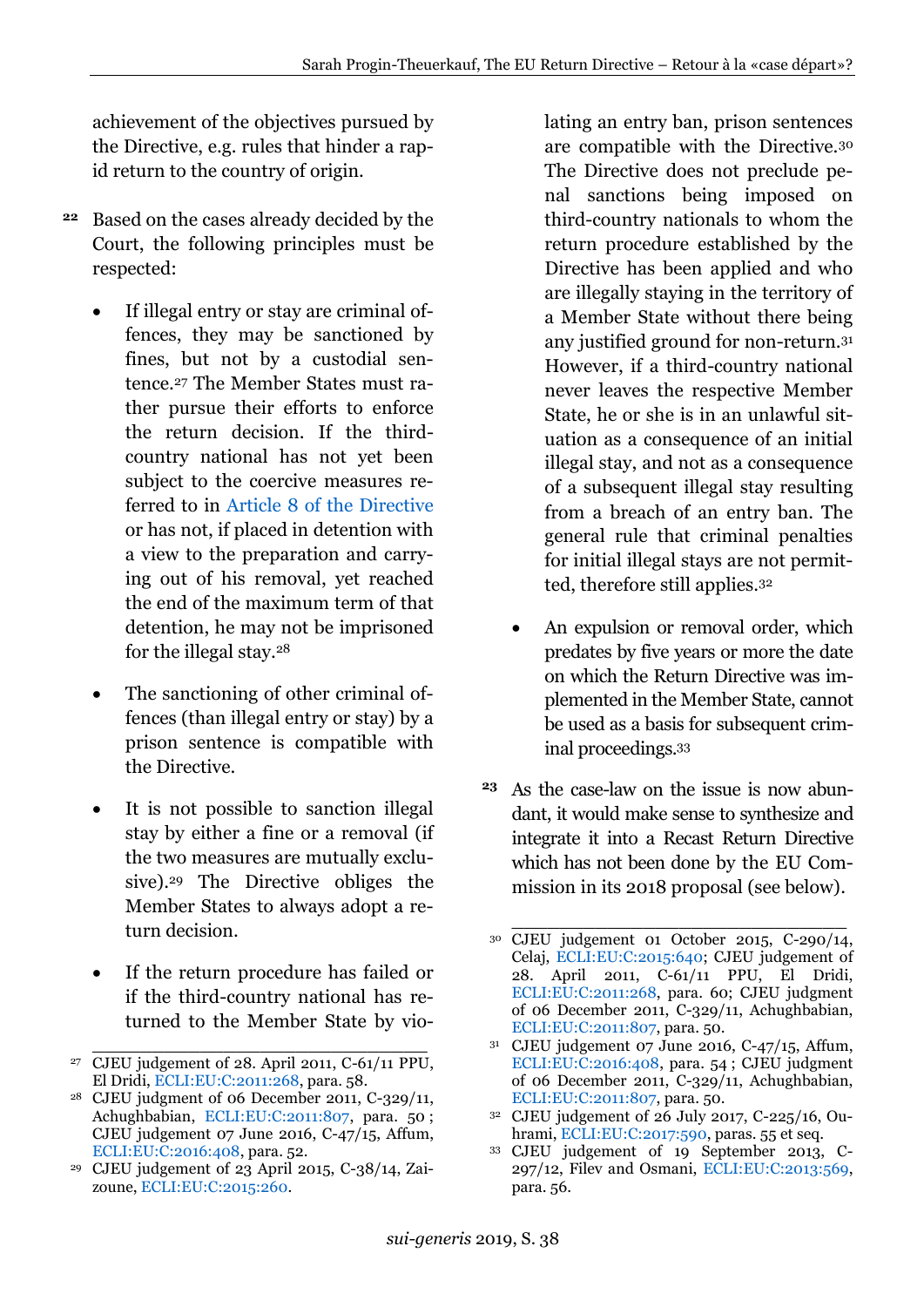## <span id="page-7-0"></span>**2. Relationship Asylum Procedure – Return Procedure**

- <sup>24</sup> In principle, an ongoing asylum procedure excludes the execution of a return decision [\(recital 9\)](https://perma.cc/N8XG-EX7G). The return procedure, if it has already been initiated before the deposit of an asylum application, must be suspended until the first instance decision. The CJEU has confirmed and emphasized this principle in two judgments.<sup>34</sup>
- According to [Article 9 of the 2013 Asy](https://perma.cc/VQ3Z-J7ZQ)[lum Procedures Directive](https://perma.cc/VQ3Z-J7ZQ)35, applicants shall be allowed to remain in the Member State until the determining authority has made a decision in accordance with the procedures at first instance. However, that right to remain shall not constitute an entitlement to a residence permit. [Article 9](https://perma.cc/VQ3Z-J7ZQ) (2) foresees only two exceptions: Where a person makes a subsequent application [\(Articles 40 and 41 of](https://perma.cc/VWA4-VV3J)  [the Directive\)](https://perma.cc/VWA4-VV3J) or where the authorities will surrender or extradite a person either to another Member State pursuant to obligations in accordance with a European arrest warrant or otherwise, or to a third country or to international criminal courts or tribunals. **25**
- [Article 46\(5\) of the Asylum Procedures](https://perma.cc/ED3S-SHAU)  **26** [Directive](https://perma.cc/ED3S-SHAU) extends the asylum seeker's right to remain to appeal proceedings: «Member States shall allow applicants to remain in the territory until the time limit within which to exercise their right to

an effective remedy has expired and, when such a right has been exercised within the time limit, pending the outcome of the remedy».

- In *Arslan*, the CJEU confirmed that asy-**27** lum seekers have the right to remain in the territory of the Member State, even if there is no explicit entitlement to a residence permit. It concluded that the Return Directive does not «apply to a thirdcountry national who has applied for international protection […] during the period from the making of the application to the adoption of the decision at first instance on that application or, as the case may be, until the outcome of any action brought against that decision is known». <sup>36</sup> However, the Court also recalled that «although [Directive 2008/115](https://perma.cc/N8XG-EX7G) is not applicable during the procedure in which an application for asylum is examined, that does not mean that the return procedure is thereby definitively terminated, as it may continue if the application for asylum is rejected». Therefore, the return procedure (if it has been opened already) has to be suspended during the period in which the asylum seeker has a right to stay.
- In *Gnandi*, the Court nuanced its position and reflected on whether asylum seekers whose claim was rejected but who have appealed against the negative first instance decision can nonetheless be considered as illegally staying on the territory of a Member State in the sense of Article 2 [\(1\) of the](https://perma.cc/QCW8-H2VR)  [Return Directive.](https://perma.cc/QCW8-H2VR) The CJEU comes to the conclusion that nothing in the Return Directive makes the illegality of the stay dependent on the outcome of an appeal **28**

\_\_\_\_\_\_\_\_\_\_\_\_\_\_\_\_\_\_\_\_\_\_\_\_\_\_\_\_ <sup>34</sup> CJEU judgement of 30 May 2013, C-534/11, Arslan, [ECLI:EU:C:2013:343](https://perma.cc/ALQ7-WZ2C) and judgement of 18 June 2018, C-181/16, Gnandi, [ECLI:EU:C:2018:465.](https://perma.cc/TQY6-VFUA)

<sup>35</sup> [Directive 2013/32/EU](https://perma.cc/2UWR-R83L) of the European Parliament and of the Council of 26 June 2013 on common procedures for granting and withdrawing international protection, OJ L 180, 29.6.2013, p. 60–95.

\_\_\_\_\_\_\_\_\_\_\_\_\_\_\_\_\_\_\_\_\_\_\_\_\_\_\_\_ <sup>36</sup> CJEU judgement of 30 May 2013, C-534/11, Arslan, [ECLI:EU:C:2013:343,](https://perma.cc/ALQ7-WZ2C) paras. 48 and 49.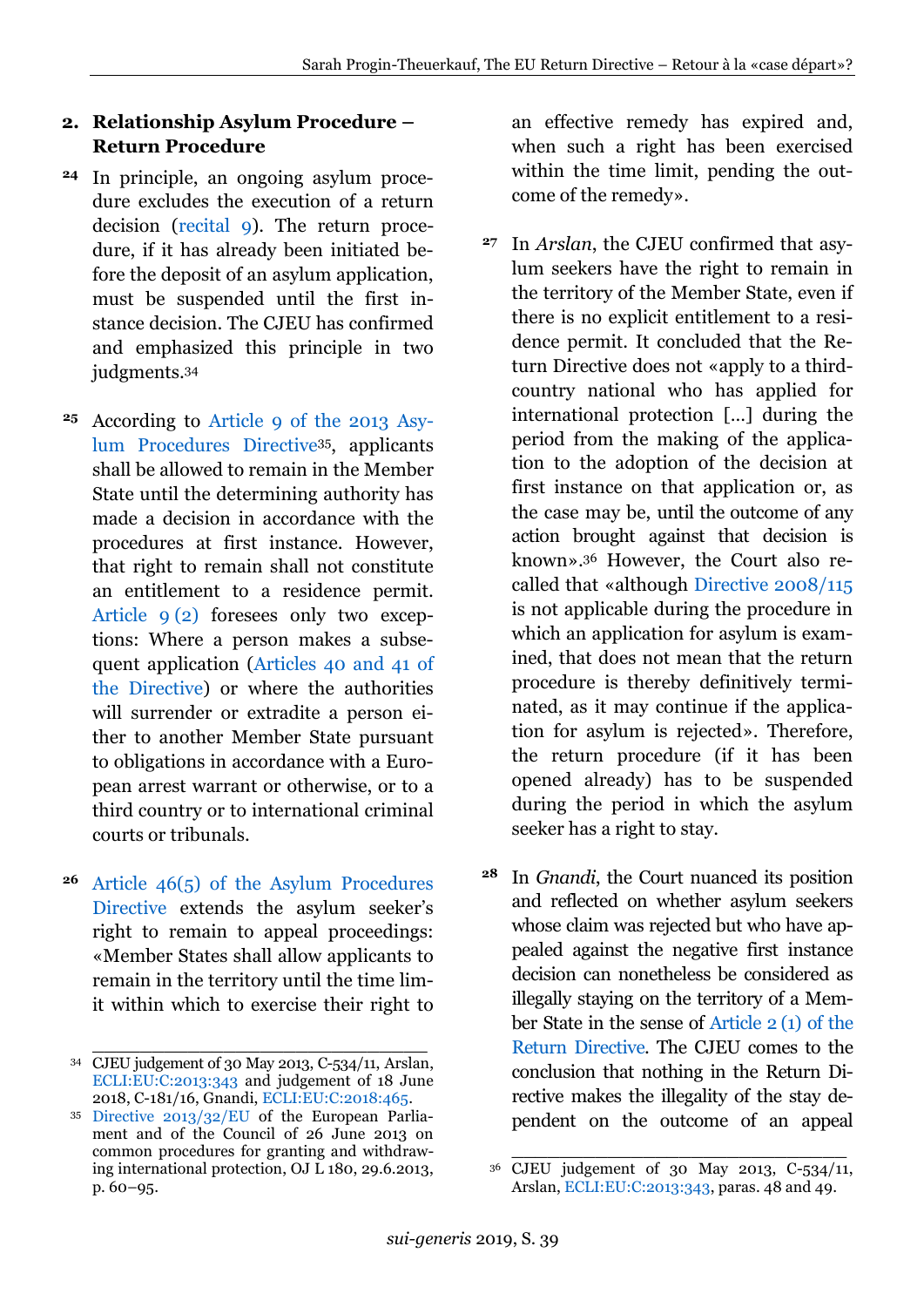against an administrative decision on the ending of a legal stay or on the absence of an authorization to remain pending the outcome of such an appeal. According to the Court, the sole fact that the stay of the person concerned is categorized as being illegal does not infringe the principle of nonrefoulement or the right to an effective remedy.<sup>37</sup> Therefore, a third-country national can be considered as staying illegally, within the meaning of [Directive 2008/115,](https://perma.cc/N8XG-EX7G) as soon as his application for international protection is rejected at first instance by the determining authority, irrespective of the existence of an authorization to remain pending the outcome of an appeal against that rejection. Thus, the Return Directive does not preclude the adoption of a return decision in respect of a third-country national who has applied for international protection, immediately after the rejection of that application by the determining authority or together in the same administrative act, and thus before the conclusion of any appeal proceedings brought against that rejection, provided that the Member State concerned ensures that all the legal effects of the return decision are suspended pending the outcome of the appeal […].<sup>38</sup>

Finally, it is important to mention that detention does not deprive an applicant for international protection of the right to remain in the Member State.<sup>39</sup> Detention of asylum seekers is possible according to [Article 8 of the Reception Condi](https://perma.cc/HUD8-SH43)[tions Directive](https://perma.cc/HUD8-SH43)<sup>40</sup> or during Dublin proce- **29**

\_\_\_\_\_\_\_\_\_\_\_\_\_\_\_\_\_\_\_\_\_\_\_\_\_\_\_\_

- <sup>39</sup> CJEU judgement of 15 February 2016, C-601/15 PPU, N., [ECLI:EU:C:2016:84,](https://perma.cc/U5YZ-TMKG) para. 74.
- <sup>40</sup> [Directive 2013/33/EU](https://perma.cc/W3U6-WEGX) of the European Parliament and of the Council of 26 June 2013 laying down standards for the reception of applicants

dures according to [Article 28 of the Dublin](https://perma.cc/9TP5-NG9J)  [III Regulation](https://perma.cc/9TP5-NG9J)41, which also refers to [Article 8 of the Reception Conditions Di](https://perma.cc/HUD8-SH43)[rective.](https://perma.cc/HUD8-SH43) In *N.*42, the CJEU has recalled that a procedure opened under the Return Directive, «in the context of which a return decision […] has been adopted, can be resumed at the stage at which it was interrupted, as soon as the application for international protection which interrupted it has been rejected at first instance. Indeed, the Member States must not jeopardise the attainment of the objective which [Directive 2008/115](https://perma.cc/N8XG-EX7G) pursues, namely the establishment of an effective policy of removal and repatriation of illegally staying third-country nationals». 43

Therefore, the introduction of an asylum **30**application by a person who is subject to a return decision does not cause the return decision to lapse.<sup>44</sup> The obligation to carry out the removal as soon as possible would not be met if the removal were delayed because, following the rejection at first instance of the application for international protection, a return procedure could not be resumed at the stage at

for international protection, OJ L 180, 29.6.2013, p. 96–116.

- <sup>43</sup> CJEU judgement of 15 February 2016, C-601/15 PPU, N., [ECLI:EU:C:2016:84,](https://perma.cc/U5YZ-TMKG) para. 75.
- <sup>44</sup> CJEU judgement of 15 February 2016, C-601/15 PPU, N., [ECLI:EU:C:2016:84,](https://perma.cc/U5YZ-TMKG) para. 75.

-

<sup>37</sup> CJEU judgement of 18 June 2018, C-181/16, Gnandi, [ECLI:EU:C:2018:465,](https://perma.cc/TQY6-VFUA) para. 58.

<sup>38</sup> CJEU judgement of 18 June 2018, C-181/16, Gnandi, [ECLI:EU:C:2018:465,](https://perma.cc/TQY6-VFUA) para. 67.

Regulation (EU) No  $604/2013$  of the European Parliament and of the Council of 26 June 2013 establishing the criteria and mechanisms for determining the Member State responsible for examining an application for international protection lodged in one of the Member States by a third-country national or a stateless person, OJ L 180, 29.6.2013, p. 31–59.

<sup>42</sup> CJEU judgement of 15 February 2016, C-601/15 PPU, N., [ECLI:EU:C:2016:84.](https://perma.cc/U5YZ-TMKG) See also Sarah Progin-Theuerkauf / Samah Posse-Ousmane (2016), [Rétention d'un demandeur d'asile et](https://perma.cc/CQU9-2R5X)  [droits fondamentaux](https://perma.cc/CQU9-2R5X) – L' arrêt J.N. de la CJUE (C-601/15 PPU),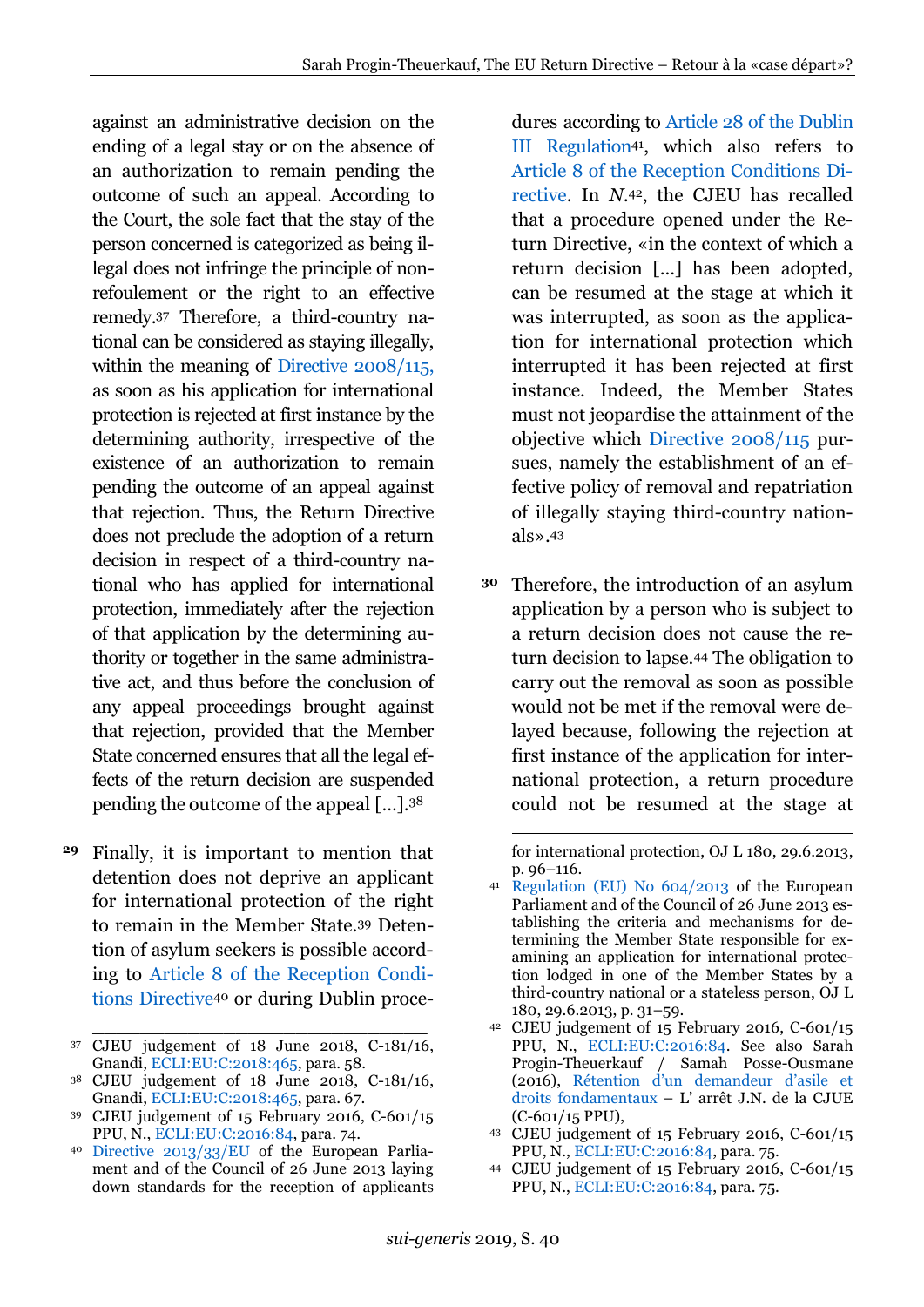which it was interrupted, but had to start afresh.<sup>45</sup>

These conclusions have been integrated into [Article 8 of the Commission's pro](https://perma.cc/97HT-9JWP)[posal of a Recast Directive.](https://perma.cc/97HT-9JWP) 46 **31**

## <span id="page-9-0"></span>**3. Right to be Heard**

- An important lacuna of the Directive is **32** that is does not mention (at all) the right to be heard during the return procedure. The CJEU has emphasized in three judgments<sup>47</sup> that the right to be heard is a fundamental right that forms an integral part of the EU's legal order. It is now affirmed not only in [Articles 47 and 48 of](https://perma.cc/AL23-UTEB)  [the Charter of Fundamental Rights,](https://perma.cc/AL23-UTEB) which ensure respect for both the rights of the defense and the right to fair legal process in all judicial proceedings, but also in [Article 41 of the Charter,](https://perma.cc/5H79-5FEQ) which guarantees the right to good administration. Article 41 [\(2\) of the Charter](https://perma.cc/5H79-5FEQ) provides that the right to good administration includes, inter alia, the right of every person to be heard before any individual measure which would affect him adversely is taken.<sup>48</sup>
- However, it is not necessary to hear a person several times on the same issues. For example, if a decision determining a stay to be illegal and the return decision **33**

<sup>46</sup> See infra, V.

are taken separately (see [Article 6](http://perma.cc/L853-V6SG) [6]) and the person concerned was able to present his or her point of view on the question of whether the stay was illegal and whether there were grounds which could, under national law, entitle the authority to refrain from adopting a return decision, or if the return decision is taken directly after a decision on an asylum application, where all reasons for a possible violation of the non-refoulement principle have already been discussed, it is not necessary to hear the person a second time. The CJEU has made clear that «the right to be heard before the adoption of a return decision cannot be used in order to re-open indefinitely the administrative procedure». 49

Even if the CJEU has clarified the right to **34**be heard, it should be integrated into the Directive to remove any doubt. Also, the consequences of an infringement of the right to be heard should be regulated. Generally, the non-respect of the right to be heard should render the decision invalid insofar as the outcome of the procedure would have been different if the right was respected.<sup>50</sup>

\_\_\_\_\_\_\_\_\_\_\_\_\_\_\_\_\_\_\_\_\_\_\_\_\_\_\_\_ <sup>45</sup> CJEU judgement of 15 February 2016, C-601/15 PPU, N., [ECLI:EU:C:2016:84,](https://perma.cc/U5YZ-TMKG) para. 76.

<sup>47</sup> CJEU judgement of 11 December 2014, C-249/13, Boudjlida, [ECLI:EU:C:2014:2431;](https://perma.cc/QQX3-XKY2) judgement of 05 November 2014 C-166/13, Mukarubega, [ECLI:EU:C:2014:2336;](https://perma.cc/CFQ8-LHJ8) judgement of 10 September 2013, C-383/13 PPU, G. and R.[, ECLI:EU:C:2013:533.](https://perma.cc/QP2S-W5ME)

<sup>48</sup> CJEU judgement of 11 December 2014, C-249/13, Boudjlida, [ECLI:EU:C:2014:2431,](https://perma.cc/QQX3-XKY2) judgement of 05 November 2014 C-166/13, Mukarubega, [ECLI:EU:C:2014:2336;](https://perma.cc/CFQ8-LHJ8) judgement of 10 September 2013, C-383/13 PPU, G. and R.[, ECLI:EU:C:2013:533.](https://perma.cc/QP2S-W5ME)

\_\_\_\_\_\_\_\_\_\_\_\_\_\_\_\_\_\_\_\_\_\_\_\_\_\_\_\_ <sup>49</sup> CJEU judgement of 05 November 2014 C-166/13, Mukarubega, [ECLI:EU:C:2014:2336,](https://perma.cc/CFQ8-LHJ8) para. 71. See also Sarah Progin-Theuerkauf, Zum Recht auf Anhörung vor Erlass einer Rückkehrentscheidung – Besprechung der Urteile Mukarubega und Boudjlida, Urteilsbesprechung, ASYL  $2/15$ ,  $27$  ff.

<sup>50</sup> CJEU judgement of 10 September 2013, C-383/13 PPU, G. and R., [ECLI:EU:C:2013:533,](judgement%20of%2010%20September%202013,%20C-383/13%20PPU,%20G.%20and%20R.,%20ECLI:EU:C:2013:533) para. 38.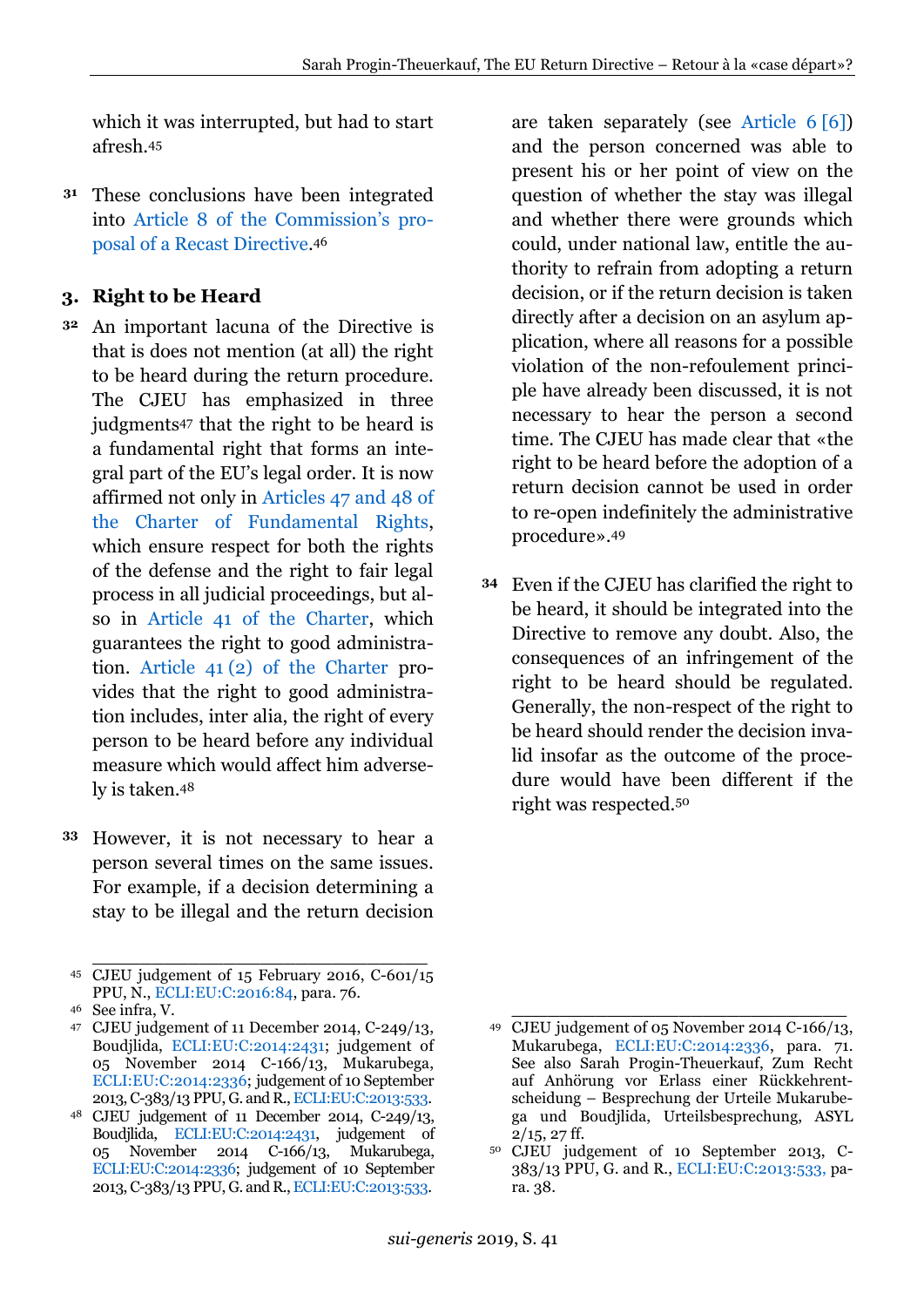## <span id="page-10-0"></span>**4. Detention and Detention Conditions**

- As mentioned above, the Return Directive allows detention in order to prepare the return and to carry out the removal process, in particular when there is a risk of absconding or the thirdcountry national concerned avoids or hampers the preparation of return or the removal process. The list is nonexhaustive, as shown by the words «in particular». The Directive neither defines the «risk of absconding» nor what exactly a person has to do to «hamper the preparation of return» [\(Article 15](http://perma.cc/V5T3-7ELG) [1]). 51 In this context, it is also noteworthy that, unlike Article  $8(1)(e)$  of the Reception [Conditions Directive](https://perma.cc/3AJ5-K49D)52, the Return Directive does not mention that thirdcountry nationals which are a threat to national security or public order may be detained. However, as the list of detention grounds is not exhaustive, detention would already be possible in those cases. The 2018 Commission proposal for a Recast Return Directive<sup>53</sup> now explicitly mentions public order and national security. **35**
- The principle of proportionality must be **36** respected, meaning that detention shall be for as short a period as possible and as long as removal arrangements are in progress (Article  $15 \overline{1}$ ). When it appears that a reasonable prospect for removal no longer exists, the person has to be released immediately.
- Furthermore, [Article 15](http://perma.cc/V5T3-7ELG) (3) stipulates **37** that detention shall be reviewed at «reasonable intervals». It is not clear what this exactly means. As to the maximum period of detention of 18 months (Articles  $15 \overline{5}$  and  $\overline{6}$ ), the CJEU has stated that the maximum period cannot be extended. Where the maximum period of detention has expired, the person must be released.<sup>54</sup>
- Asylum seekers may be detained based **38** on the Reception Conditions Directive, which contains a long list of detention grounds. However, it is not impossible that an asylum seeker may also be detained based on the Return Directive. In *N.*, the Court has referred to the relevant case-law of the European Court of Human Rights55, emphasizing that «the existence of a pending asylum case does not as such imply that the detention of a person who has made an asylum application is no longer 'with a view to deportation', since an eventual rejection of that application may open the way to the enforcement of removal orders that have already been made». 56
- The detention conditions are another **39**critical aspect. According to [Article 16](http://perma.cc/V5T3-7ELG) (1), «detention shall take place as a rule in specialized detention facilities. Where a Member State cannot provide accommodation in a specialized detention facility

\_\_\_\_\_\_\_\_\_\_\_\_\_\_\_\_\_\_\_\_\_\_\_\_\_\_\_\_ <sup>51</sup> The Commission's 2018 proposal for a recast contains definitions; however, they are so broad that the situation will not considerably improve, see infra, V.

<sup>52</sup> [Directive 2013/33/EU](https://perma.cc/W3U6-WEGX) of the European Parliament and of the Council of 26 June 2013 laying down standards for the reception of applicants for international protection, OJ L 180, 29.6.2013, p. 96–116.

<sup>53</sup> See infra, V.

\_\_\_\_\_\_\_\_\_\_\_\_\_\_\_\_\_\_\_\_\_\_\_\_\_\_\_\_ <sup>54</sup> CJEU judgement of 30 November 2009, C-357/09 PPU, Kadzoev, [ECLI:EU:C:2009:741,](https://perma.cc/6EXB-QJZD) para. 62 and 71. See also Sarah Progin-Theuerkauf, Maximale Dauer der Abschiebehaft nach Art. 15 der EU-Rückführungsrichtlinie, Kommentar zu EuGH, Rs. C-357/09 PPU, Kadzoev, ASYL 3/10, 31 ff.

<sup>55</sup> European Court of Human Rights, Nabil and Others v. Hungary, [no. 62116/12,](https://perma.cc/836A-R6E9) § 38.

<sup>56</sup> CJEU judgement of 15 February 2016, C-601/15 PPU, N., [ECLI:EU:C:2016:84,](https://perma.cc/U5YZ-TMKG) para. 79.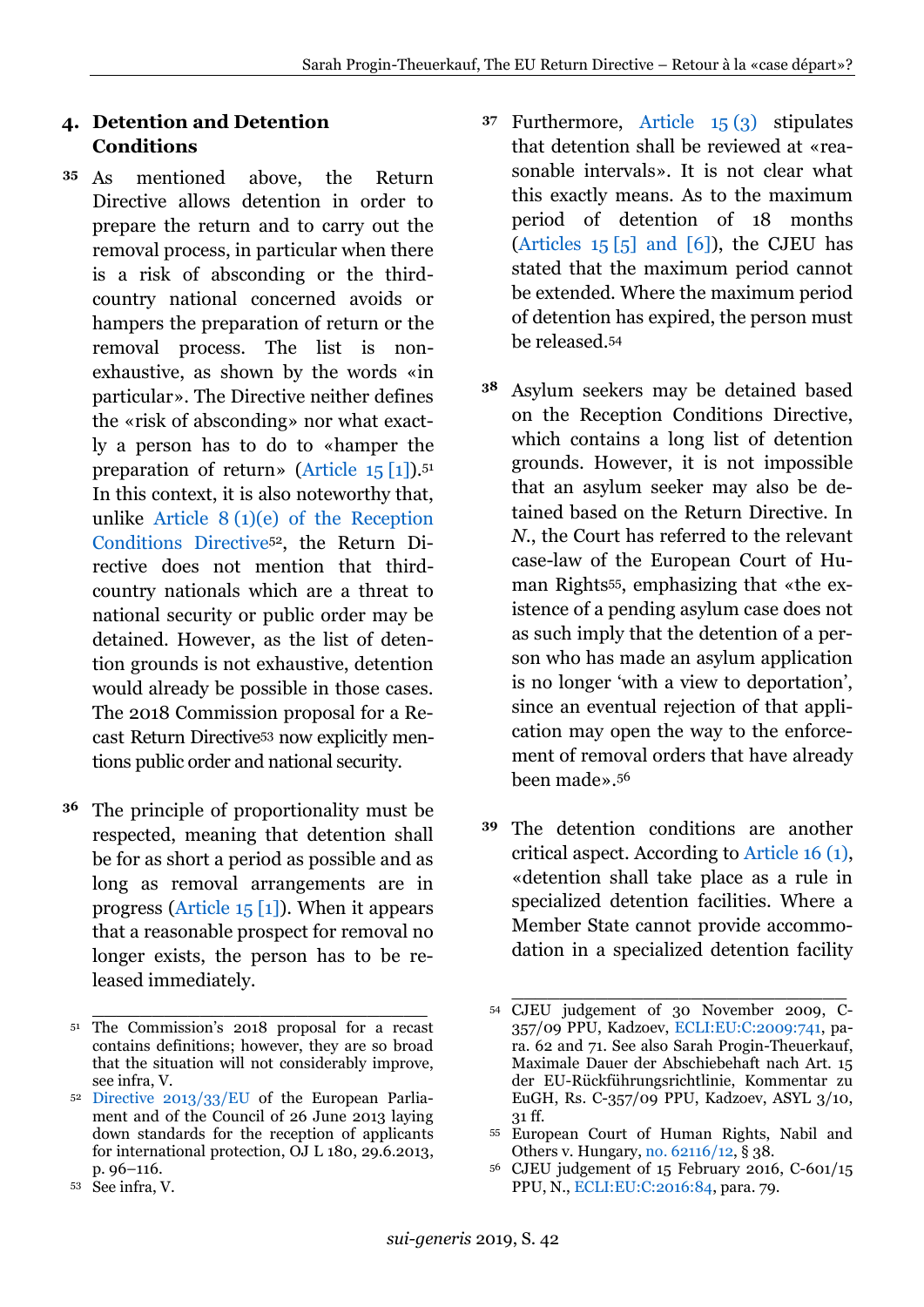and is obliged to resort to prison accommodation, the third-country nationals in detention shall be kept separated from ordinary prisoners».

- In *Pham*, the CJEU has emphasized that even if the person concerned gave their consent, it is not legal to detain her or him together with ordinary prisoners. Member States cannot take account of the wishes of the third-country national concerned. <sup>57</sup> **40**
- In a similar context, the CJEU also held that the requirement of separate detention facilities is imposed upon the Member State as such. Specific administrative or constitutional structures of a Member State do not modify this obligation. If application of the national legislation transposing the Directive is entrusted to authorities falling under a federated state (like in Germany), the State is not obliged to set up specialized detention facilities in each federated state. However, it must be ensured (via agreements on administrative cooperation) that the competent authorities of a federated state that does not have such facilities can provide accommodation for thirdcountry nationals pending removal in specialized detention facilities located in other federated states.<sup>58</sup> **41**

## <span id="page-11-0"></span>**5. Entry Bans**

Another complex topic is the entry ban **42** that Member States shall issue together with the return decision in two cases [\(Article 11\)](http://perma.cc/9BCD-CA6K): (1.) If no period for voluntary

departure has been granted or (2.) if the obligation to return has not been complied with. The length of the entry ban shall not exceed five years, unless the third-country national represents a serious threat to public policy, public security or national security. However, in *N.*, the Court accepted a ten-year entry ban without further discussion of these criteria.<sup>59</sup>

- In *Filev and Osmani*, the Court has made **43** clear that entry bans must automatically be limited in time. It is not compatible with [Article 11](http://perma.cc/9BCD-CA6K) (2) if a Member States makes the benefit of a limitation of the length of an entry ban subject to the making of an application by the thirdcountry national concerned.<sup>60</sup> The Court further pointed out that a continuation of the effects of entry bans of unlimited length made before the date on which [Directive 2008/115](https://perma.cc/N8XG-EX7G) became applicable is also incompatible with the Directive, unless the person concerned constitutes a serious threat to public order, public security or national security.<sup>61</sup>
- In *Ouhrami*, the CJEU stated that the **44**period of application of the entry ban does not begin to run until the date on which the person concerned has actually left the territory of the Member States: «Until the obligation to return is voluntarily complied with or enforced, the illegal stay of the person concerned is governed by the return decision and not by the entry ban. It is only from that

\_\_\_\_\_\_\_\_\_\_\_\_\_\_\_\_\_\_\_\_\_\_\_\_\_\_\_\_ <sup>57</sup> CJEU judgement 17 July 2014, C-474/13, Pham, [ECLI:EU:C:2014:2096,](https://perma.cc/A2XD-YPUT) para. 22 and 23.

<sup>58</sup> CJEU judgement 17 July 2014, C-473/13 und C-514/13, Bero and Bouzalmate[, ECLI:EU:C:2014:2095,](https://perma.cc/7DNP-544)  para. 28 et seq.

\_\_\_\_\_\_\_\_\_\_\_\_\_\_\_\_\_\_\_\_\_\_\_\_\_\_\_\_ <sup>59</sup> CJEU judgement of 15 February 2016, C-601/15 PPU, N., [ECLI:EU:C:2016:84,](https://perma.cc/U5YZ-TMKG) para. 74.

<sup>60</sup> CJEU judgement of 19 September 2013, C-297/12, Filev and Osmani, [ECLI:EU:C:2013:569,](https://perma.cc/7UBQ-35KY) para. 31.

<sup>61</sup> CJEU judgement of 19 September 2013, C-297/12, Filev and Osmani, [ECLI:EU:C:2013:569,](https://perma.cc/7UBQ-35KY) para. 44.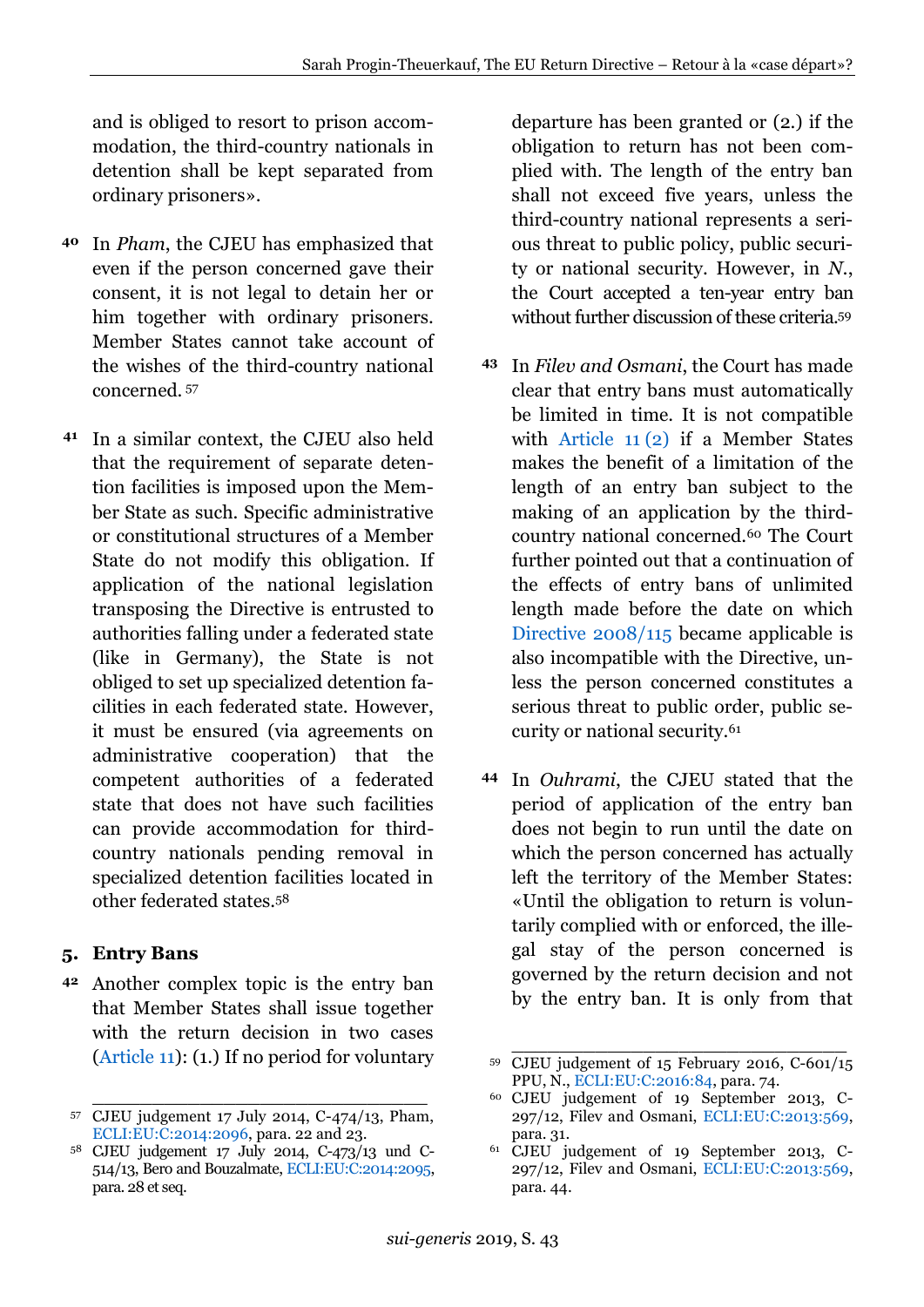point in time that the entry ban produces its effects, by prohibiting the person concerned, for a certain period of time following his return, from again entering and staying in the territory of the Member States». 62

Finally, if a third-country national, who **45** is subject to an entry ban, is parent of a child who is an EU citizen and applies for a residence permit based on family reunification with that child, the Return Directive does not oblige Member States to examine the application.<sup>63</sup> However, such an obligation may arise directly from [Article 20 TFEU.](https://perma.cc/87QT-UDER) <sup>64</sup> In case the third-country national parent is entitled to a residence permit based on a relationship of dependency with the child, the entry ban has to be withdrawn or suspended. It is irrelevant that the entry ban imposed on the third-country national has become final at the time when he or she submits his application for residence for the purposes of family reunification.<sup>65</sup> It is further immaterial that the entry ban may be justified by non-compliance with an obligation to return. Where such a ban is justified on public policy grounds, such grounds may permit a refusal to grant that third-country national a derived right of residence under [Article 20](https://perma.cc/87QT-UDER)  [TFEU](https://perma.cc/87QT-UDER) only if it is apparent from a specific assessment of all the circumstances of

- <sup>63</sup> CJEU judgement of 8. May 2018, C-82/16, K.A. [ECLI:EU:C:2018:308,](https://perma.cc/PU95-2FPD) para. 45.
- <sup>64</sup> CJEU judgement of 8. May 2018, C-82/16, K.A. [ECLI:EU:C:2018:308,](https://perma.cc/PU95-2FPD) para. 62.
- <sup>65</sup> CJEU judgement of 8. May 2018, C-82/16, K.A. [ECLI:EU:C:2018:308,](https://perma.cc/PU95-2FPD) para. 84.

the individual case, in light of the principle of proportionality, the best interests of any child or children concerned and fundamental rights, that the person concerned represents a genuine, present, and sufficiently serious threat to public policy.<sup>66</sup>

#### <span id="page-12-0"></span>**6. Fate of «Non Removable» Returnees**

- As mentioned before, the EU Return Directive leaves Member States the choice of either issuing return decisions to illegally staying third-country nationals or of granting a permit to (in other terms: regularize) these persons.<sup>67</sup> However, there is no obligation to grant a residence permit; this remains a mere possibility.<sup>68</sup> This also means that the Directive does not contain a right of non-removable returnees to be regularized at a later stage, even if there is no reasonable prospect of removal.<sup>69</sup> In the 2017 Return Handbook, the Commission recommends considering regularization based on the assessment of the individual situation of the non-removable returnee and general policy reasons, taking into consideration the following elements: **46**
	- Cooperative or non-cooperative attitude of the returnee
	- Length of factual stay in the Member State
	- Integration efforts made by the returnee

\_\_\_\_\_\_\_\_\_\_\_\_\_\_\_\_\_\_\_\_\_\_\_\_\_\_\_\_ <sup>62</sup> CJEU judgement of 26 July 2017, C-225/16, Ouhrami, [ECLI:EU:C:2017:590,](https://perma.cc/X7EC-LP4V) para. 49. See also Sarah Progin-Theuerkauf / Salome Schmid, Beginn der Geltung von Einreiseverboten, Kommentar zu EuGH, Rs. C-225/16, Ouhrami, Urteil vom 26.07.2017, ECLI:EU:C:2017:590, ASYL 4/2017, 20 f.

\_\_\_\_\_\_\_\_\_\_\_\_\_\_\_\_\_\_\_\_\_\_\_\_\_\_\_\_ <sup>66</sup> CJEU judgement of 8. May 2018, C-82/16, K.A. [ECLI:EU:C:2018:308,](https://perma.cc/PU95-2FPD) para. 97.

<sup>67</sup> European Commission, Recommendation Establishing a common « Return Handbook » to be used by Member Sates' competent authorities when carrying out return related tasks,  $C(2017)$  $6506 6506 -$ Annex, p. 20  $(5)$ .

<sup>68</sup> See (Fn. 66).

European Commission, (Fn. 66). – Annex, p. 65 (13.2.). See also CJEU judgement of 5. June 2014, C-146/14, Mahdi, [ECLI:EU:C:2014:1320,](https://perma.cc/6PEF-YR4C) para. 87 and 88.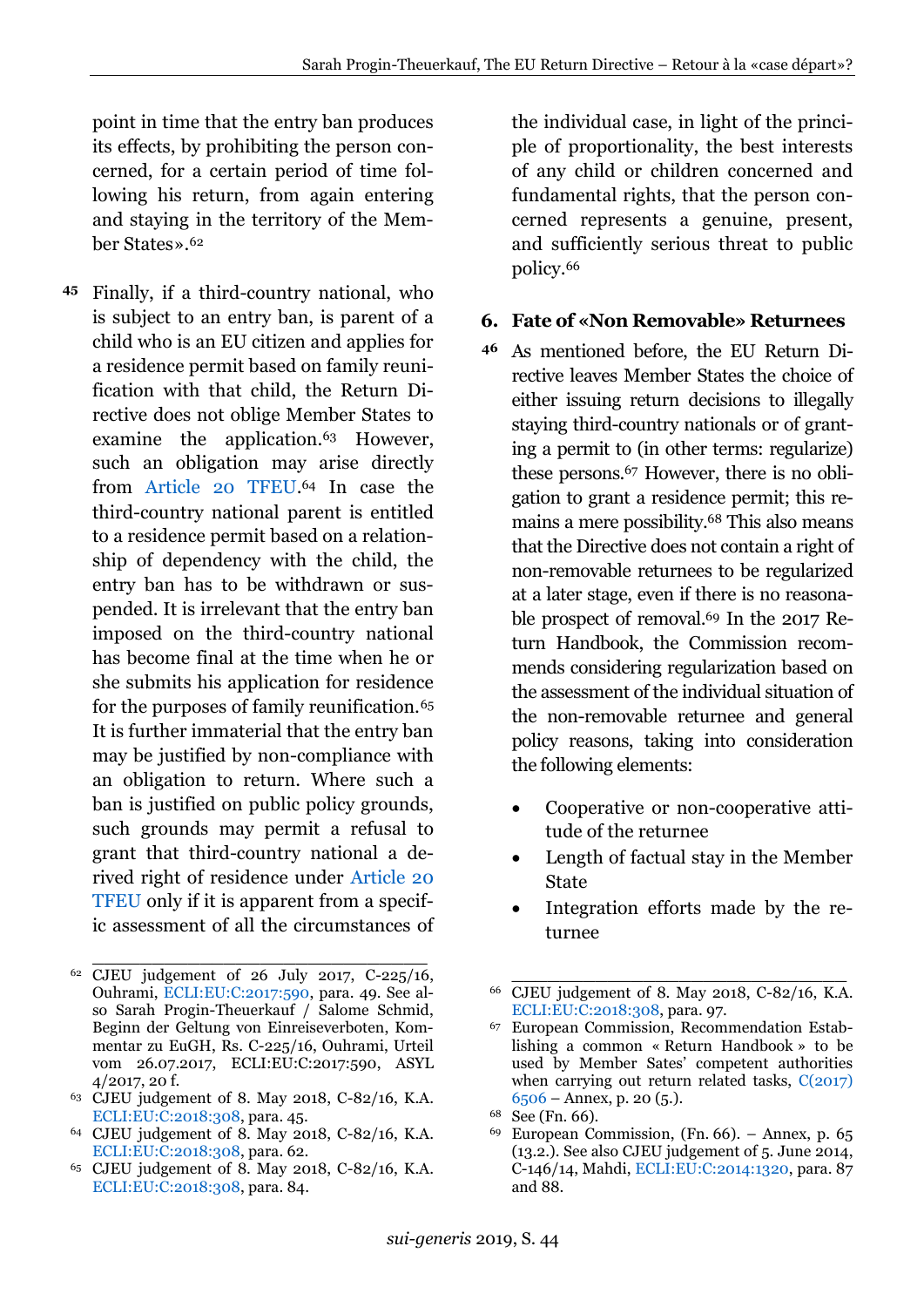- Personal conduct of the returnee
- Family links
- Humanitarian considerations
- Likelihood of return in the foreseeable future
- Need to avoid rewarding irregularity
- Impact of regularization measures on migration pattern of prospective (irregular) migrants
- Likelihood of secondary movements within the Schengen area.
- When reading the list, it becomes evident **47** that the situation of long-term nonremovable returnees is highly unsatisfactory, as there is no uniform approach as to when and under which circumstances they can be regularized. It should be emphasized in the Directive (and the Handbook) that regularization should at least be considered in the light of [Article 8](https://perma.cc/43N4-NUEZ)  [ECHR](https://perma.cc/43N4-NUEZ) (right to private life), as interpreted by the European Court of Human Rights, according to which regularization must become possible after a certain (long) lapse of time, considering the individual situation of the irregular migrant, especially his or her integration into the host society, family ties and difficulties to re-integrate into his or her country of origin.<sup>70</sup> It would be better to define at least some of these criteria in the Directive, in order to harmonize this aspect and not to create a reason to «forum shop» in the EU Member States.

\_\_\_\_\_\_\_\_\_\_\_\_\_\_\_\_\_\_\_\_\_\_\_\_\_\_\_\_

#### <span id="page-13-0"></span>**V. The 2018 Proposal for a Recast**

- On 9 September 2018, the EU Commis-**48** sion published a proposal for a recast of the EU Return Directive (in the following: Recast Directive).<sup>71</sup> In the explanatory memorandum accompanying the proposal, the Commission states that, despite many efforts, «there has been little progress in increasing the effectiveness of returns». The Commission argues that, in order to achieve a more effective and coherent European return policy, an «urgent adoption of a targeted recast of the Return Directive is necessary». The proposed modifications are not supposed to change the scope of the Directive «nor affect the protection of rights of the migrants that currently exist».
- The proposed changes concern nine dif-**49**ferent aspects:
	- 1. The «risk of absconding» will be defined in [Article 6 of the Recast Di](https://perma.cc/7PZB-5PDU)[rective.](https://perma.cc/7PZB-5PDU) The list contains sixteen (!) different criteria and mentions situations like the lack of documentation proving identity, the lack of a reliable address, the lack of financial resources or illegal entry into the territory of the Member States. The list is non-exhaustive.
	- 2. The Recast Directive will introduce an obligation by the third-country nationals to cooperate, similar to the obligation that exists in asylum procedures [\(Article 7\)](https://perma.cc/7PZB-5PDU).

<sup>70</sup> ECHR, application [no. 3295/06,](https://perma.cc/XKJ9-Q9FF) Agraw / Switzerland, ECLI:CE:ECHR:2010:0729JUD000329506 ; application [no. 23218/94,](https://perma.cc/J8KV-SEPJ) Gül / Switzerland, ECLI:CE:ECHR:1996:0219JUD002321894. See also Roswitha Petry, Die rechtliche Bewältigung irregulärer Migration: Die Situation der "Sans-Papiers", in: Achermann et al. (Hrsg), Jahrbuch für Migrationsrecht 2014/2015, 2015, 3, 7.

\_\_\_\_\_\_\_\_\_\_\_\_\_\_\_\_\_\_\_\_\_\_\_\_\_\_\_\_ <sup>71</sup> European Commission, Proposal for a Directive of the European Parliament and of the Council on common standards and procedures in Member States for returning illegally staying third-country nationals (recast), [COM\(2018\) 634 final.](https://perma.cc/LA5Y-7WPX)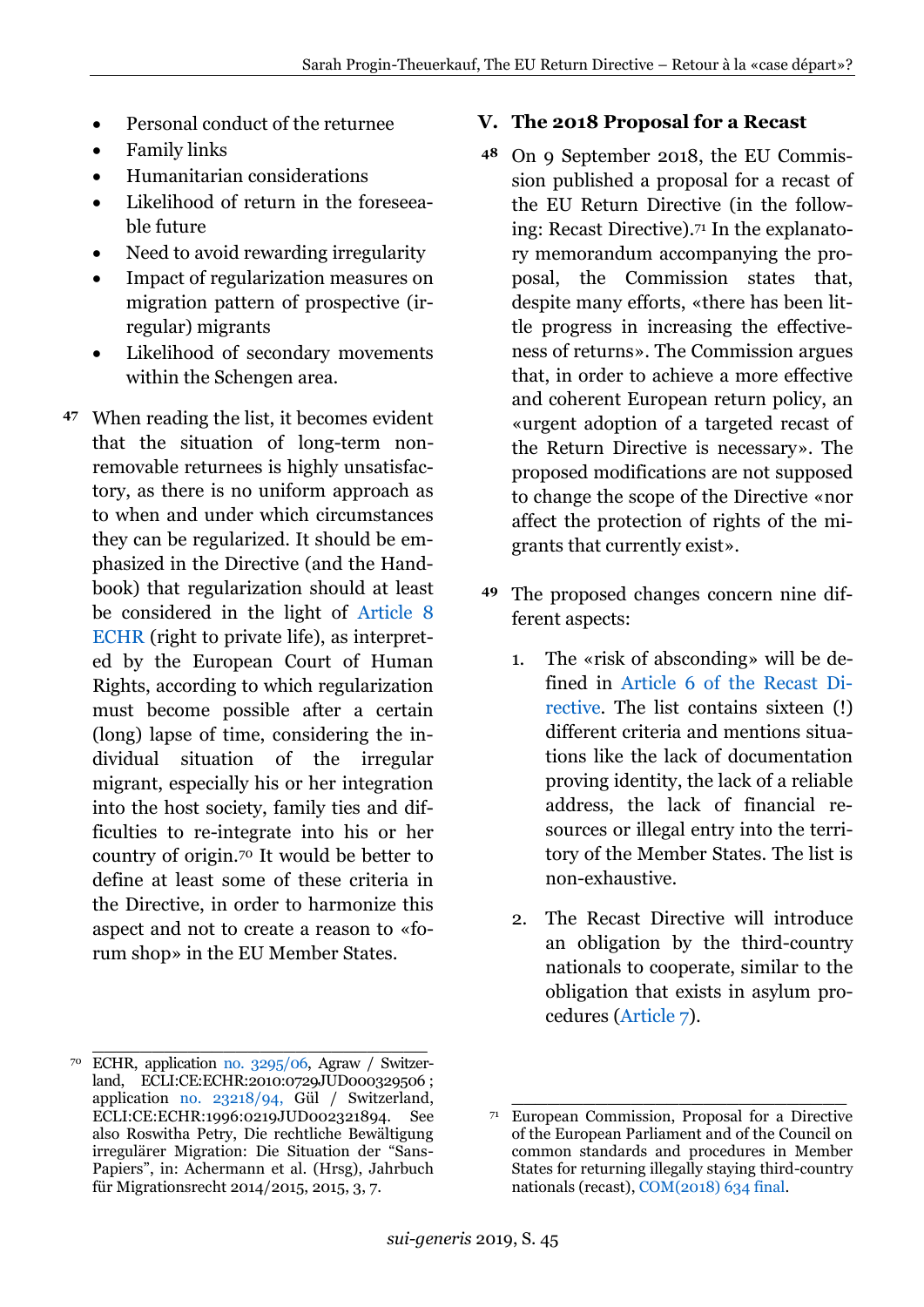- 3. Member States will be obliged to issue a return decision immediately after a decision rejecting or terminating the legal stay. If the decision is a rejection of an application for international protection, the enforcement of the return decision is suspended until the rejection becomes final [\(Article 8\)](https://perma.cc/M5NB-2QJK).
- 4. It is not mandatory anymore to grant a period for voluntary departure of at least seven days. The proposal establishes a number of cases in which there will be no period for voluntary departure [\(Article 9\)](https://perma.cc/6EHU-THW4).
- 5. It will be possible to impose an entry ban without issuing a return decision, when an illegally staying thirdcountry national is detected for the first time when leaving the European Union [\(Article 13\)](https://perma.cc/96BE-N84H).
- 6. Member States have the obligation to install a national return management system [\(Article 14\)](https://perma.cc/2DB2-RFYF).
- 7. Appeals against return decisions will have to be lodged within 5 days. If there is a risk for a breach of the nonrefoulement principle, the appeal must have automatic suspensive effect. It is possible to temporarily suspend the enforcement of a return decision; the decision on temporary suspension must be made within 48 hours as a rule. If the return decision is a result of a negative decision on an application for international protection (which was already subject to a judicial remedy), there is only one level of judicial remedy [\(Article 16\)](https://perma.cc/4KWJ-GAVY).
- 8. Detention is possible if the thirdcountry national is a threat to public

order or national security. National legislation must provide for not less than three months as an initial minimum period for detention [\(Article 18\)](https://perma.cc/8GJM-3JWD).

- 9. There are simplified rules for thirdcountry nationals who were subject to asylum border procedures. The decision will be issued by a simplified form, appeals must be lodged within 48 hours and a dedicated ground for detention is introduced. Detention is possible for a maximum period of four months under the border procedure for returns. However, if the return decision is not enforced within these four months, the third-country national may be further detained if one of the conditions in the general rules on detention is fulfilled. The maximum period of detention of the new [Article 18](https://perma.cc/8GJM-3JWD) (currently [Article 15\)](https://perma.cc/CZ7T-U35P) must be respected.
- The proposed changes all go in the same **50**direction: They aim at deterring irregular migrants as much as possible. Many of the suggested «improvements» have a high potential for fundamental rights violations:
	- 1. The broad definition of the «risk of absconding» (especially the criteria relating to documents, financial resources or a reliable address) will lead to the situation that almost every irregular migrant poses such a risk and can therefore be detained. It is not comprehensible how [Article 6](https://perma.cc/7PZB-5PDU) will create more legal certainty. In fact, it will result in a systematic detention of all irregular migrants.<sup>72</sup> In short, it is likely to cause human rights violations.

\_\_\_\_\_\_\_\_\_\_\_\_\_\_\_\_\_\_\_\_\_\_\_\_\_\_\_\_ <sup>72</sup> See also Steve Peers (2018), [Lock 'em up: the](https://perma.cc/QZ53-VREM)  [proposal to amend the EU's Returns Directive](https://perma.cc/QZ53-VREM), 12 September 2018,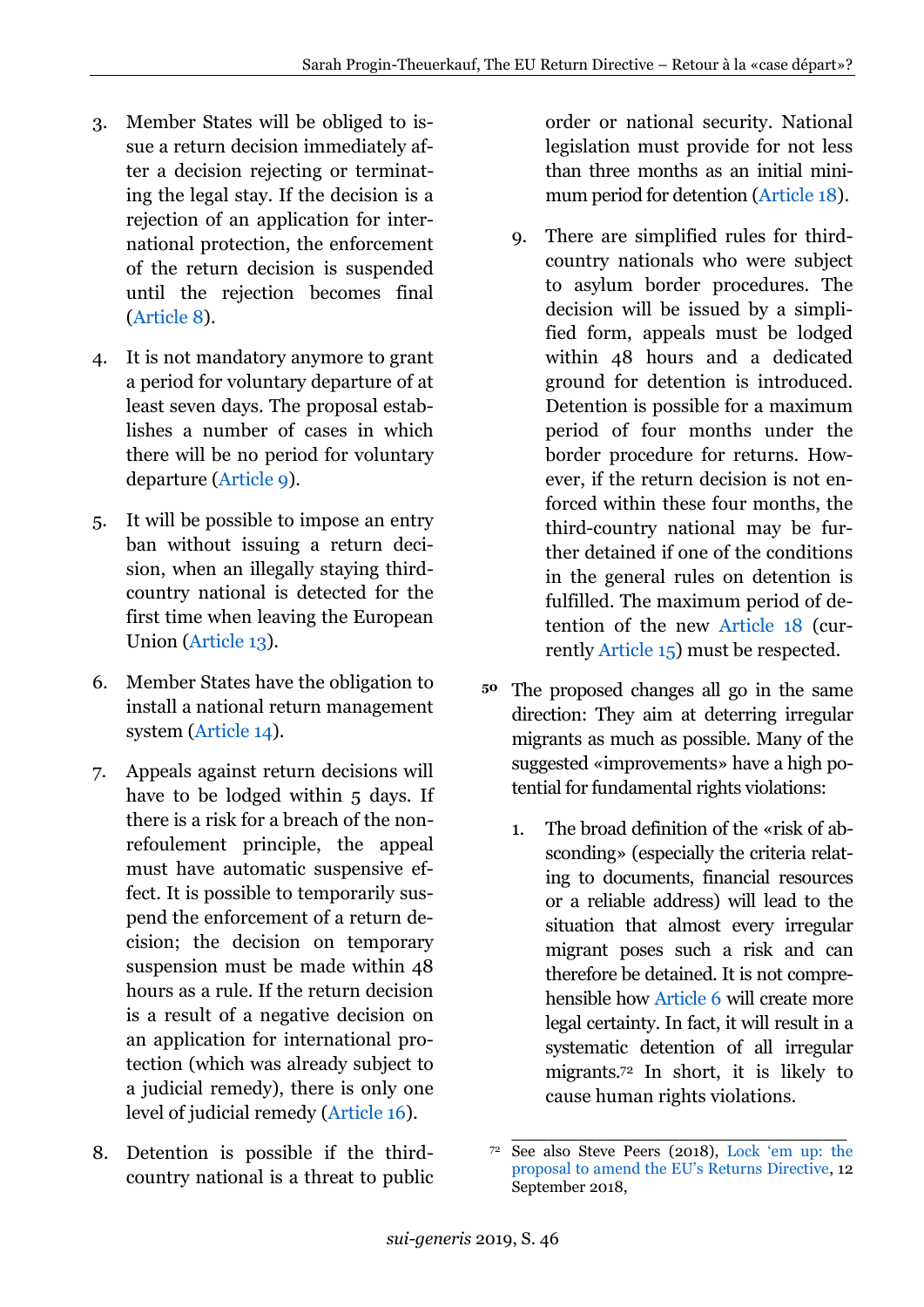- 2. The introduction of a minimum period of detention of three months [\(Article 18\)](https://perma.cc/8GJM-3JWD) goes in the same direction and might violate the principle of proportionality, as there might be less room for an individual assessment of the adequate period of detention.
- 3. The shorter periods for appeals, the possibility to impose entry bans on persons who did not receive a return decision, the abolition of a minimum period for voluntary departure and the new border procedure will also further weaken the situation of irregular migrants.
- What is even more disappointing is that **51** most of the problems of the existing Return Directive described above<sup>73</sup> will not be tackled by the Recast Directive. The only problem that is half-heartedly addressed is the relationship between return procedures and asylum procedures. All the other problematic issues remain untouched. Therefore, the Recast Directive is unable to really lead to a more uniform application of the rules governing returns, nor will there be more legal security as to the protection of fundamental rights of irregular migrants.

# <span id="page-15-0"></span>**VI. Conclusion**

The analysis of CJEU case-law has shown **52** that the Return Directive is too vague and incomplete in important aspects. These lacunae considerably increase the danger of an inconsistent transposition of the Directive and of fundamental rights violations in the Member States. Even if one considers an interpretation and application in accordance with fundamental rights to be possible under the current regime74, it cannot be denied that Member States have to make a considerable effort to find out *how exactly* to be in line with fundamental rights when applying the Directive. It is evident that this is not an ideal situation for an instrument aiming at a certain harmonization and comparability between the Member States. For the time being, the case-law of the CJEU has to be constantly monitored in order to be aware of how to best implement the Directive.

- As to the regularization of irregular mi-**53** grants, the current regime unfortunately does not go beyond applicable Public International Law: The principle of state sovereignty clearly allows for regularization at any time. The Directive consequently does not create any additional obligations of the Member States to regularize irregular migrants. Even worse: It can be argued that the Directive seems to accentuate the difficult situation of longterm irregular migrants, as it does not explicitly foresee a possibility to obtain a residence permit if the return procedure was unsuccessful. The only way out of a situation of protracted irregularity is via the application of [Article 8 ECHR](https://perma.cc/43N4-NUEZ) (as interpreted by the European Court of Human Rights).
- For all these reasons, it can be argued **54**that the Directive has not really achieved its aim of setting up a fair and transparent regime for returns. The Recast Directive will not be able to fulfill these objectives, either. On the contrary, it will further weaken the legal position of irregular migrants and create more potential for fundamental rights violations.

\_\_\_\_\_\_\_\_\_\_\_\_\_\_\_\_\_\_\_\_\_\_\_\_\_\_\_\_ <sup>73</sup> Supra, IV.

\_\_\_\_\_\_\_\_\_\_\_\_\_\_\_\_\_\_\_\_\_\_\_\_\_\_\_\_ <sup>74</sup> Francesco Maiani (2009), (Fn. 10), 289, 314.